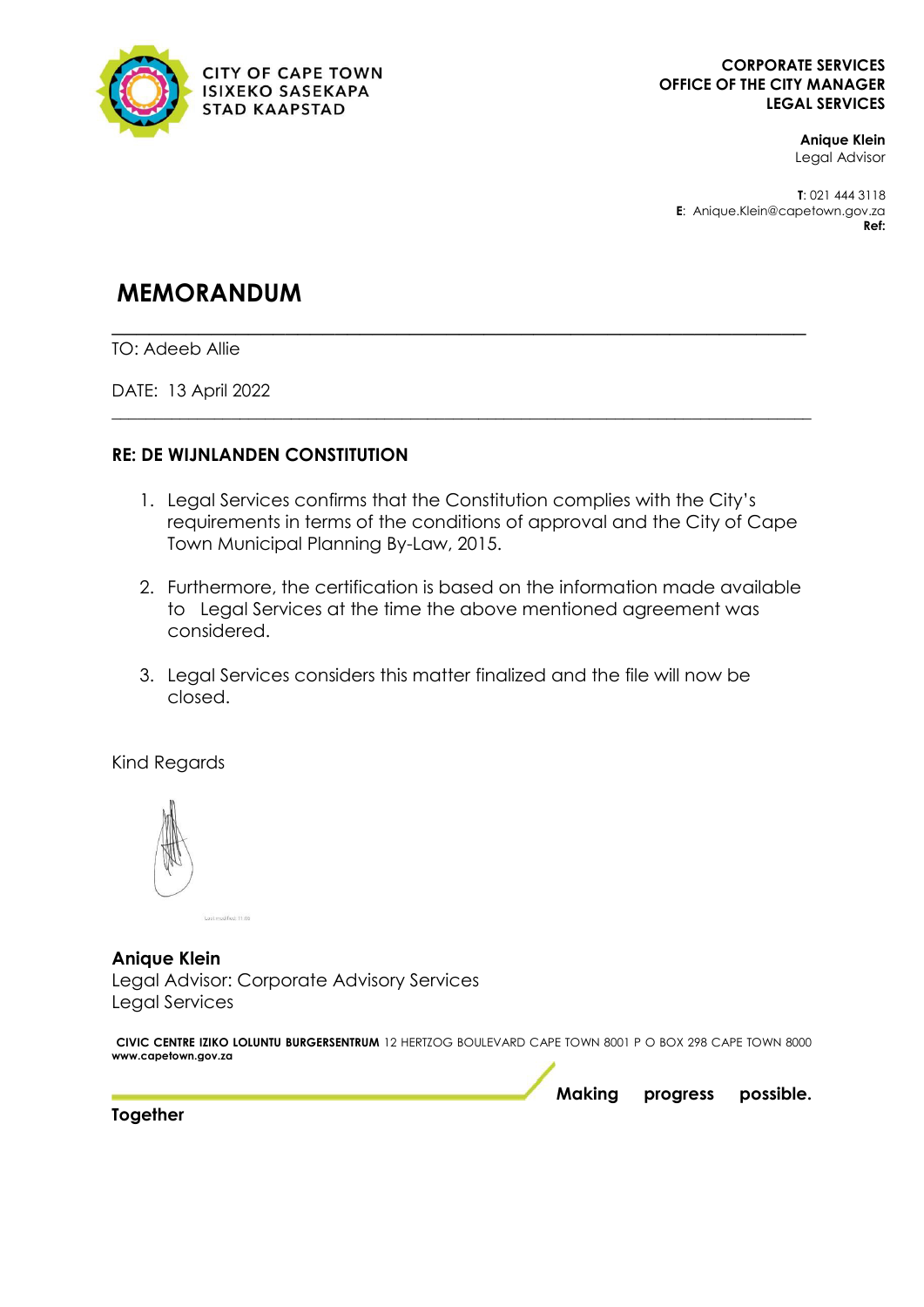

# **C O N S T I T U T I O N**

(As revised by General Meetings of the Association held 22 April, 2007, 7 October, 2008, 2 September, 2009, 29 September 2009, 29 September 2010, 13 April 2011, 6 September 2012, 29 November 2012, 17 September 2013, 28 September 2015, 21 September 2016, 28 February 2017, 21 September 2017 and 21 September 2021)

**DE WIJNLANDEN** 

**HOME OWNERS' ASSOCIATION**

Established in terms of Section 29 of the Land Use Planning Ordinance, No 15 of 1985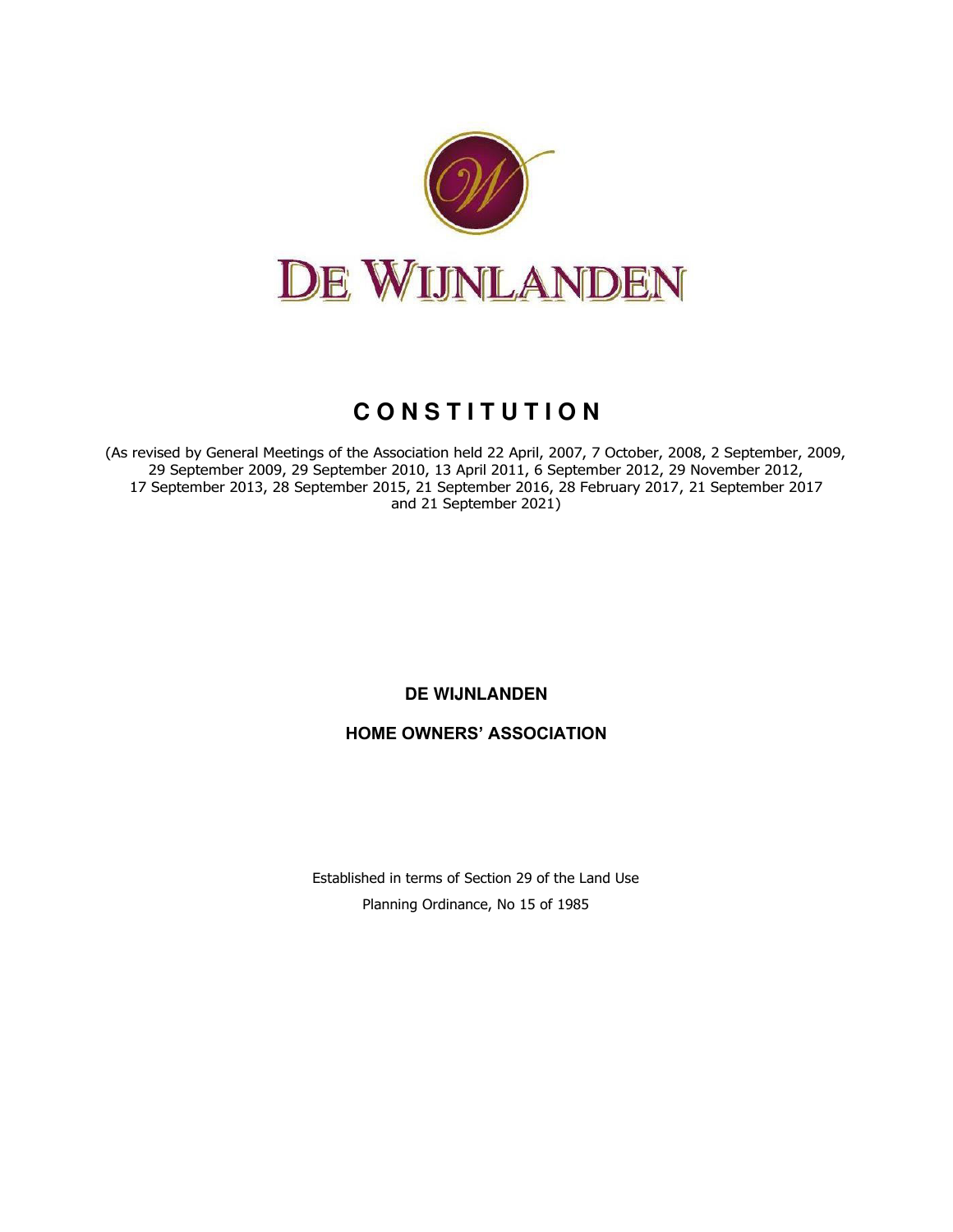## **1. ESTABLISHMENT OF THE ASSOCIATION**

De Wijnlanden Home Owners Association is constituted as a body corporate in terms of Section 29 of the Land Use Planning Ordinance, No 15 of 1985, in accordance with the conditions imposed by the City of Cape Town when approving in terms of Sections 25(1) and 42 of the Ordinance of the subdivision of Erven 772 and 774 Eerste River and shall come into existence simultaneously with the registration in the Deeds Office of the first of the erven in the subdivision.

## **2. INTERPRETATION**

- 2.1 In this constitution, unless the context otherwise indicates:
	- 2.1.1 "Association" means the De Wijnlanden Home Owners Association;
	- 2.1.2 "auditors" means the auditors of the Association;
	- 2.1.3 "business day" means weekdays other than Saturdays, Sundays and public holidays;
	- 2.1.4 "chairman" means the chairman of the Trustee Committee;
	- 2.1.5 "common areas" mean the private roads, visitors parking areas, private open space, conservation areas, security gate, security electrical fencing perimeter, clubhouse and sport facilities and amenities within the development;
	- 2.1.6 "Council" means the City of Cape Town or its successor/s;
	- 2.1.7 "design manual" means the design manual to control all aspects of the design of all buildings, improvements and landscaping within the development as amended from time to time in terms of this constitution or as required by the Council from time to time;
	- 2.1.8 "erven" mean the single title registered erven in the Estate excluding the common areas and reference to an "erf" shall have the corresponding meaning;
	- 2.1.9 "estate rules" means the rules referred to in 13.1;
	- 2.1.10 "the estate" means all erven, including the common areas, contained in or created through inclusion in the remainder of Erf 6852, Eersterivier whether or not created subsequently as a result of subdivision and/or consolidation of any such erf or erven or portions thereof or any other cause'
	- 2.1.11 "member" means a member of the Association;
	- 2.1.12 "month" means calendar month;
	- 2.1.13 "office" means the registered office of the Association;
	- 2.1.14 "Ordinance" means the Land Use Planning Ordinance No 15 of 1985 and includes any statutory amendment or re-enactment thereof;
	- 2.1.15 "owner" means any registered owner of an erf within the estate;
	- 2.1.16 "the prime rate" means the prime bank overdraft rate of interest charged by the Estate's bankers or its successor/s from time to time and more commonly known as its prime rate (in the case of a dispute, the rate may be certified by any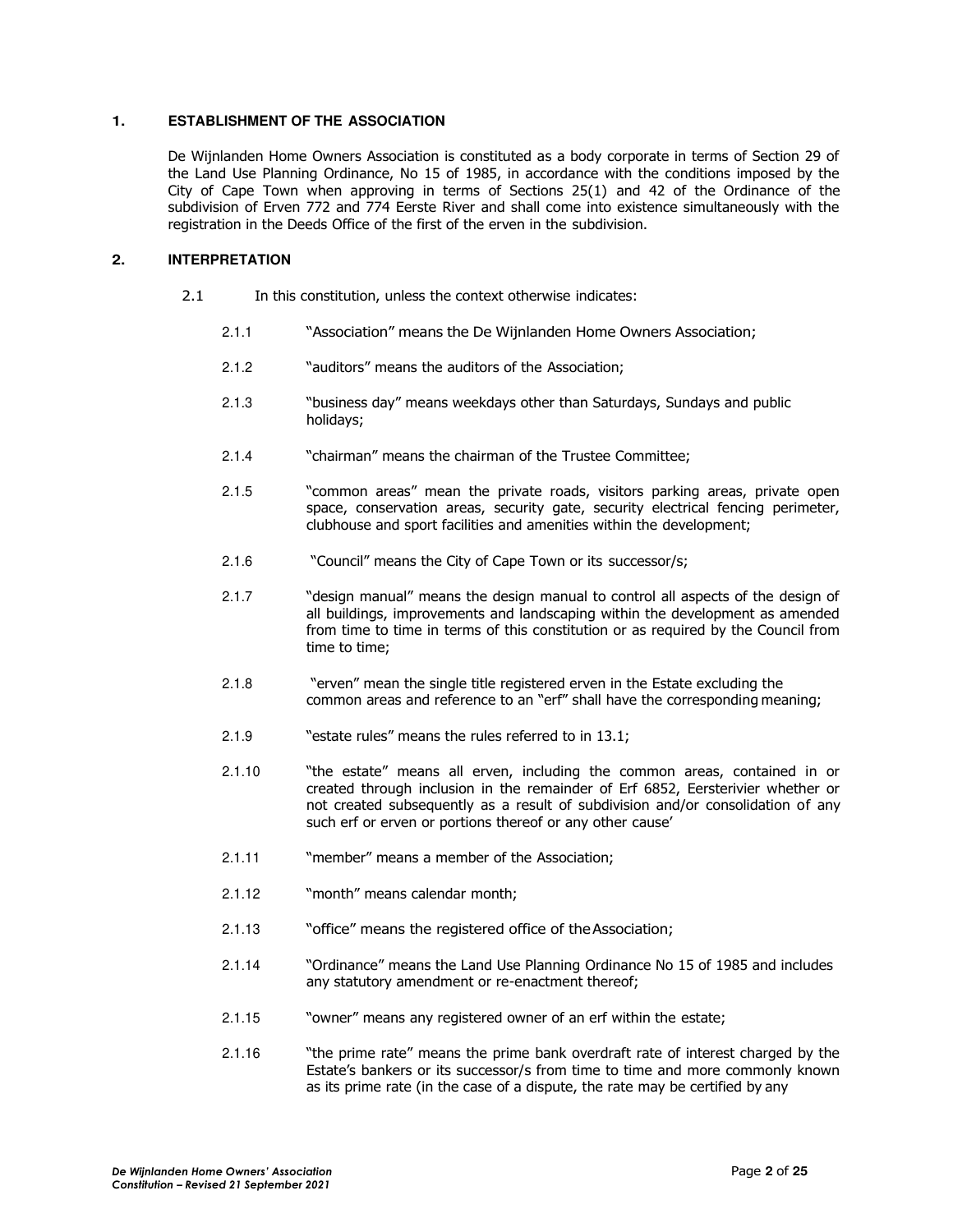manager or assistant manager of any branch of the said bank whose certificate shall be final and binding on the members);

- 2.1.17 "special resolution" means a resolution passed at a special general meeting in accordance with the provisions of clause 27 below;
- 2.1.18 "this constitution" means this constitution and regulations and by-laws of the Association from time to time in force;
- 2.1.19 "Trustee Committee" means the board of trustees of the Association;
- 2.1.20 "trustee" means one of the Trustee Committee;
- 2.1.21 "vice-chairman" means the vice-chairman of the Trustee Committee;
- 2.1.22 "year" means a period of 12 calendar months calculated to start and run over the same period set for the financial year in terms of paragraph 7.1 of this Constitution.
- 2.2 Words importing the singular shall include the plural, and *vice versa*, and words importing the masculine gender shall include the feminine and neuter genders, and *vice versa*, and words importing persons shall include partnerships, trusts and bodies corporate, and *vice versa*.
- 2.3 The head notes to the paragraphs to this agreement are inserted for reference purposes only and shall not affect the interpretation of any of the provisions to which they relate.
- 2.4 In any reference herein to the giving of any written notice the giving of such notice per electronic mail shall be regarded as being competent notice.

### **3. PURPOSE DESCRIBING THE MAIN BUSINESS**

The main business of the Association is to carry on the promotion, advancement and protection of the members of the Association and the maintenance and control of the common areas.

## **4. STATUS OF THE ASSOCIATION**

- 4.1 The Association shall be an Association:
	- 4.1.1 with legal personality, capable of suing and being sued in its own name;
	- 4.1.2 none of whose members in their personal capacities shall have any right, title or interest to or in the property, funds or assets of the Association, which shall vest in and be controlled by the Trustee Committee in terms hereof;
	- 4.1.3 not for profit, but for benefit of the members;
	- 4.1.4 with the right to acquire, hold, lease and alienate property, both movable and immovable
	- 4.1.5 which acquires ownership of private open space, private streets and internal engineering services upon the establishment of the Association in terms of clause 1.
- 4.2 The Association is not permitted to distribute its funds to any person other than to a similar Association of persons.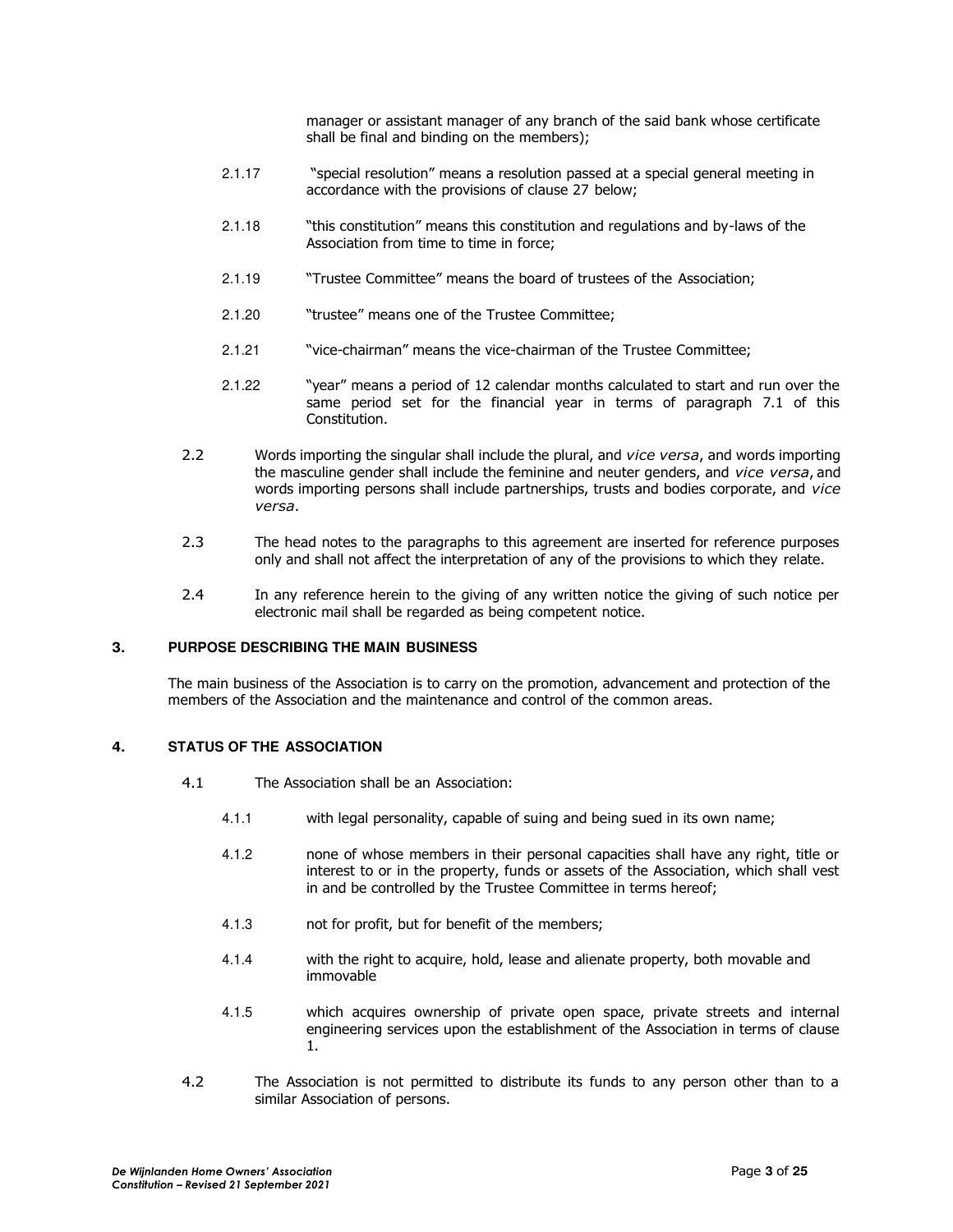- 4.3 On dissolution the remaining assets must be distributed to a similar Association of persons, which is also exempt from income tax in terms of section  $10(1)(e)(iii)$  of the Income Tax Act.
- 4.4 Funds of the Association available for investment may only be invested with a financial institution as defined in section 1 of the Financial Services Board Act, 1990 (Act No. 97 of 1990) and in securities listed on a stock exchange as defined in section 1 of the Stock Exchanges Control Act, 1985 (Act No. 1 of 1985), and in a VAT registered business entity, wholly owned by the Association, and specifically established for the acquisition, maintenance and operation of erven 7050, zoned Agricultural Zone 1 and generally referred to as "the Vineyard at De Wijnlanden", which erf is acquired in terms of 4.1.4 above.
- 4.5 Any amendments to clause 4 of the Constitution must be submitted to the Commissioner for the South African Revenue Service.
- 4.6 If the Association fails to meet any obligations in this Constitution respectively and the City believes that the community is adversely affected by the failure, the City may take appropriate action, as provided for by this Constitution, to rectify the failure.
	- 4.6.1 The City may recover any expenditure in respect of the action contemplated above from the Association or its members, who are jointly liable.
	- 4.6.2 The amount of any expenditure so recovered is considered to be expenditure incurred in connection with the Association for the purposes of recovering expenditure incurred in connection with the Association from its Members.
	- 4.6.3 If the Association ceases to function effectively or to carry out its obligations, the City may give the Association a binding instruction to:
		- 4.6.3.1 hold a meeting and to reconstitute itself; or
		- 4.6.3.2 dissolve itself, subject to the amendment of the conditions of approval relating to an obligation to establish an owners' association and the removal of relevant provisions in the title deed
	- 4.6.4 In determining whether to act in terms of the above, the City must have regard to:
		- 4.6.4.1 the purpose of the Association;
		- 4.6.4.2 who will take over the maintenance of internal engineering services and other obligations which the Association is responsible for, if at all;
		- 4.6.4.3 the costs of upgrading the internal engineering services and other infrastructure if the City is to take over the infrastructure;
		- 4.6.4.4 the impact of the dissolution of the Association on its members and the community;
		- 4.6.4.5 any written representations from the Association and its members.
	- 4.6.5 If the Association is dissolved, the members must jointly pay the costs of:
		- 4.6.5.1 the transfer to the City of the Association's property which contains the internal engineering services and private open spaces;
		- 4.6.5.2 the upgrading of the internal engineering services to the standards of the City.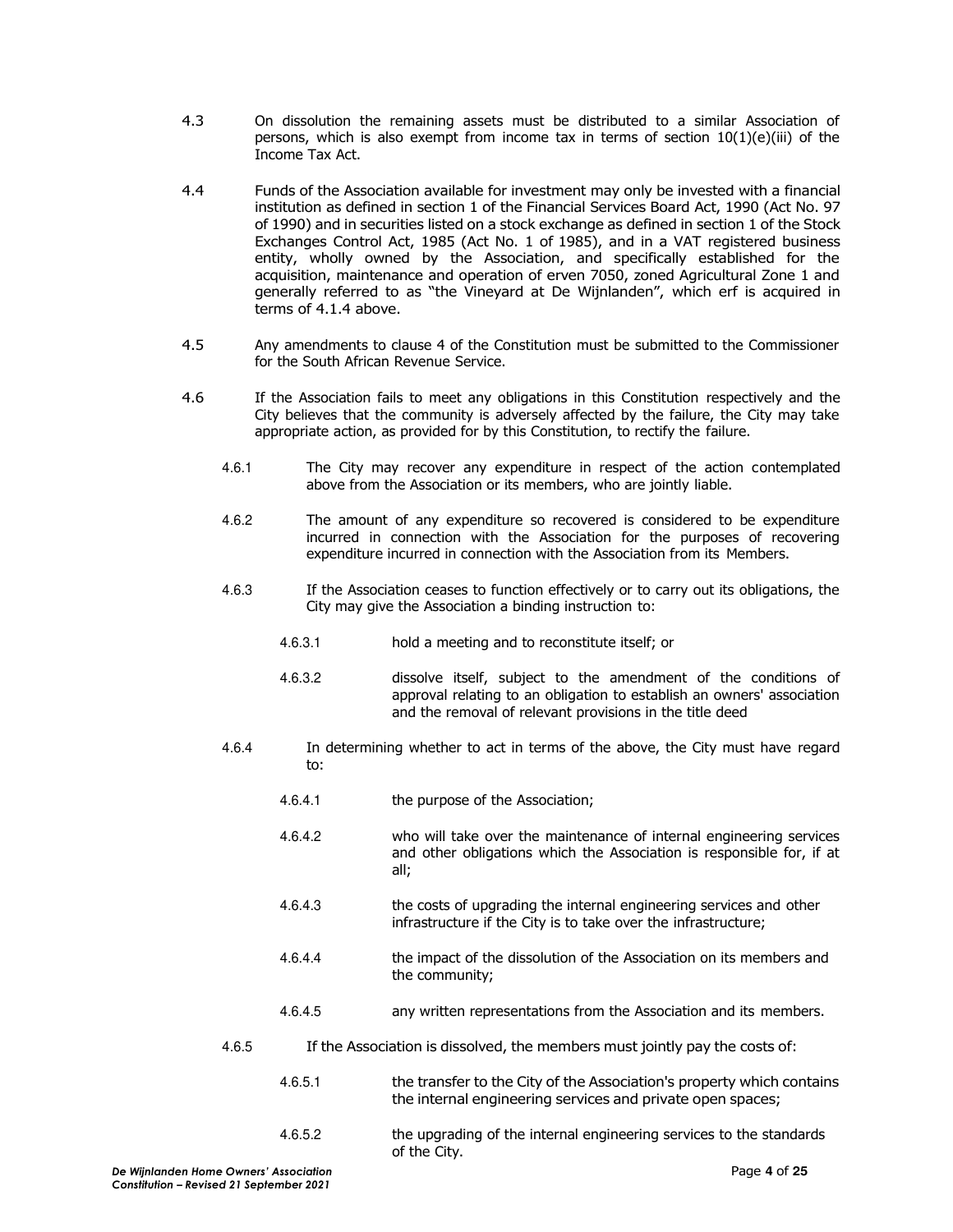4.6.6 In the event that the Association has ceased to function and an owner wishes to transfer a land unit in that event, the owner must obtain the consent of at least 60% (Sixty Percent) of the members of the Association, which consent is deemed to be the consent of the Association.

## **5. OBJECTS OF THE ASSOCIATION**

The objects of the Association shall be the following:

- 5.1 the control over all aspects of the design, aesthetics and maintenance of all buildings, improvements and landscaping within the development;
- 5.2 to ensure compliance with the estate rules;
- 5.3 the maintenance, control and management of the common areas within the development;
- 5.4 the promotion, advancement and protection of the communal and group interests of the members generally in regard to the development;
- 5.5 to enter into service agreements and other necessary agreements with the local authority or any other authority or supplier of services in connection with the development;
- 5.6 to generally do all such things as may be necessary or requisite to give effect to and implement the objects of the Association and to do all such things ancillary or incidental to the objects;
- 5.7 without detracting from the generality of the foregoing, to ensure that all erven shall have been developed as soon as is reasonably possible,
- 5.8 to enforce the conditions of subdivision approval or management plans listed in the conditions registered with the City of Cape Town;

provided however, that nothing in this constitution shall in any way detract from or relieve the Council or any other authority from any of its duties and obligations or any services which it is required to provide by law to property owners or occupiers of any land or buildings within the development.

#### **6. MEMBERSHIP OF THE ASSOCIATION**

- 6.1 Membership of the Association shall be compulsory for every registered owner of an erf.
- 6.2 Such membership shall commence simultaneously with the registration of transfer of the erf into the name of the transferee.
- 6.3 Membership of the Association shall be limited to the registered owners of erven provided that:
	- 6.3.1 a person who is entitled to obtain a certificate of registered title to any such erf shall be deemed to be the registered owner thereof;
	- 6.3.2 where any such owner is more than one person, all the registered owners of that erf shall be deemed jointly and severally to be one member of the Association and nominate one owner to represent them and vote at meetings of the Association.
- 6.4 When a member ceases to be the registered owner of an erf, such person shall *ipso facto* cease to be a member of the Association.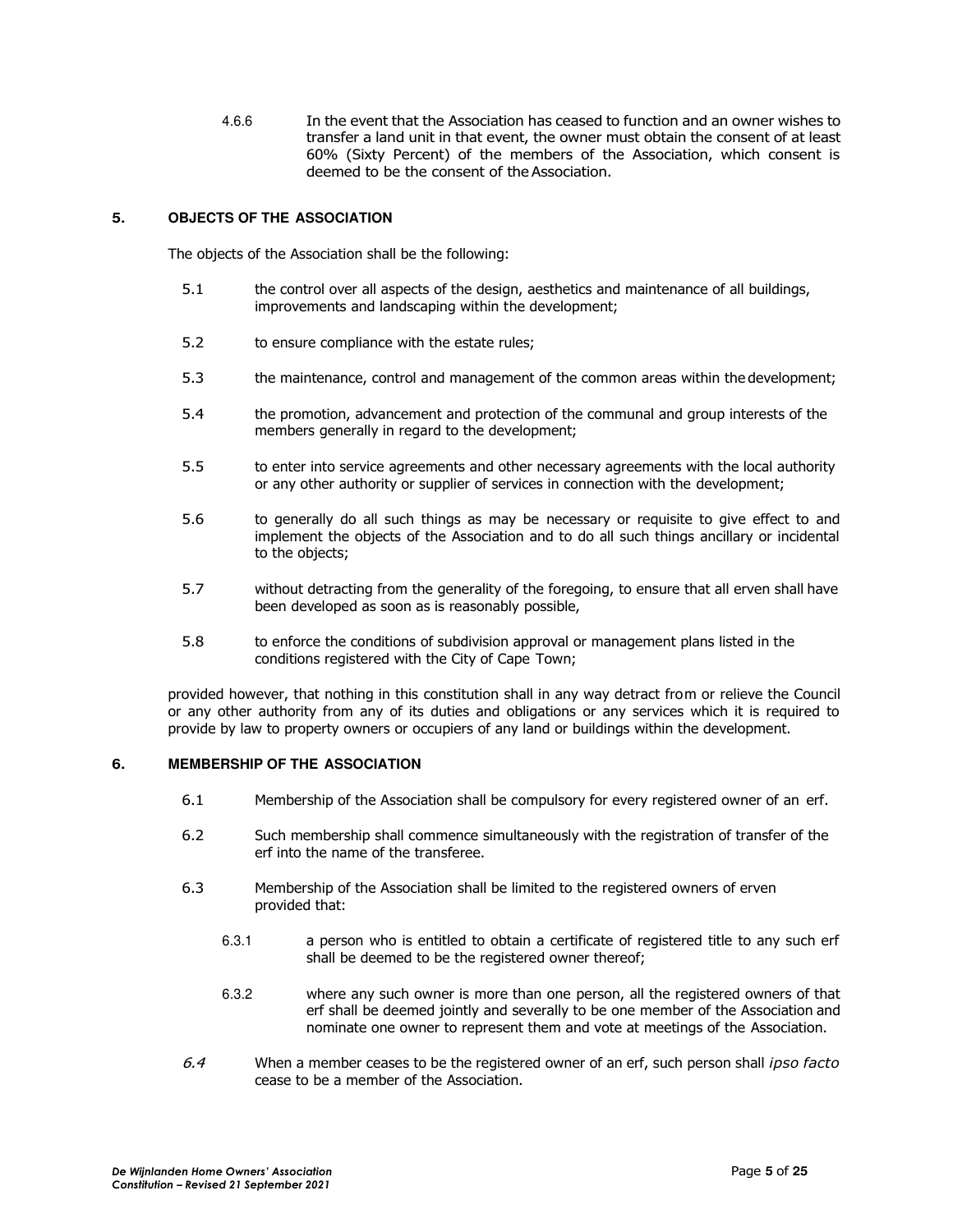- 6.5 A member shall not be entitled to:
	- 6.5.1 sell or transfer an erf unless it is a condition of the sale and transfer that:
		- 6.5.1.1 the transferee agrees in writing to becomes a member of the Association and to be bound by the provisions of this constitution;
		- 6.5.1.2 the registration of transfer of that erf into the name of the transferee shall *ipso facto* constitute the transferee as a member of the Association;
		- 6.5.1.3 the member first obtains the written consent of the Association which consent, may not be unreasonably withheld, and shall be given provided;
			- 6.5.1.3.1 the transferee of such erf agrees in writing to become a member of the Association and to be bound by the constitution of the Association;
			- 6.5.1.3.2 the member has paid all levies and any other amounts owing by such member to the Association as at the date of registration of transfer of the erf to the transferee;
	- 6.5.2 Without the written approval of the trustees:
		- 6.5.2.1 erect any new buildings and/or structures of any nature whatsoever on his erf;
		- 6.5.2.2 make any changes or alterations to existing buildings and/or structures on his erf, including changes to the external colour scheme;
	- 6.5.3 In any manner subdivide an erf without the prior written approval of the Association.
- 6.6 The approval of the trustees as contemplated in clause 6.5.2 shall only be given:
	- 6.6.1 after detailed plans of the proposed work has been submitted to the trustees, or any person nominated by the trustees (who may be an architect, registered with the South African Council of Architects or the Institute of South African Architects); and
	- 6.6.2 after the trustees or their nominee are satisfied that the proposed work is in accordance with the Design Manual for the purposes of which the trustees or their nominee shall be the sole arbiter and their decision shall be final and binding on the member; and
	- 6.6.3 after the member has made payment of any costs which may be incurred in obtaining this approval, including the costs of the trustees or their nominee, such costs to be based on the recommended tariff of the Institute of South African Architects, for work of a similar nature;
	- 6.6.4 after the member has paid to the trustees a deposit in such amount as the trustees may from time to time determine as a building deposit which amount shall be held in trust by the trustees subject to the provisions of clauses 10 and 32 below.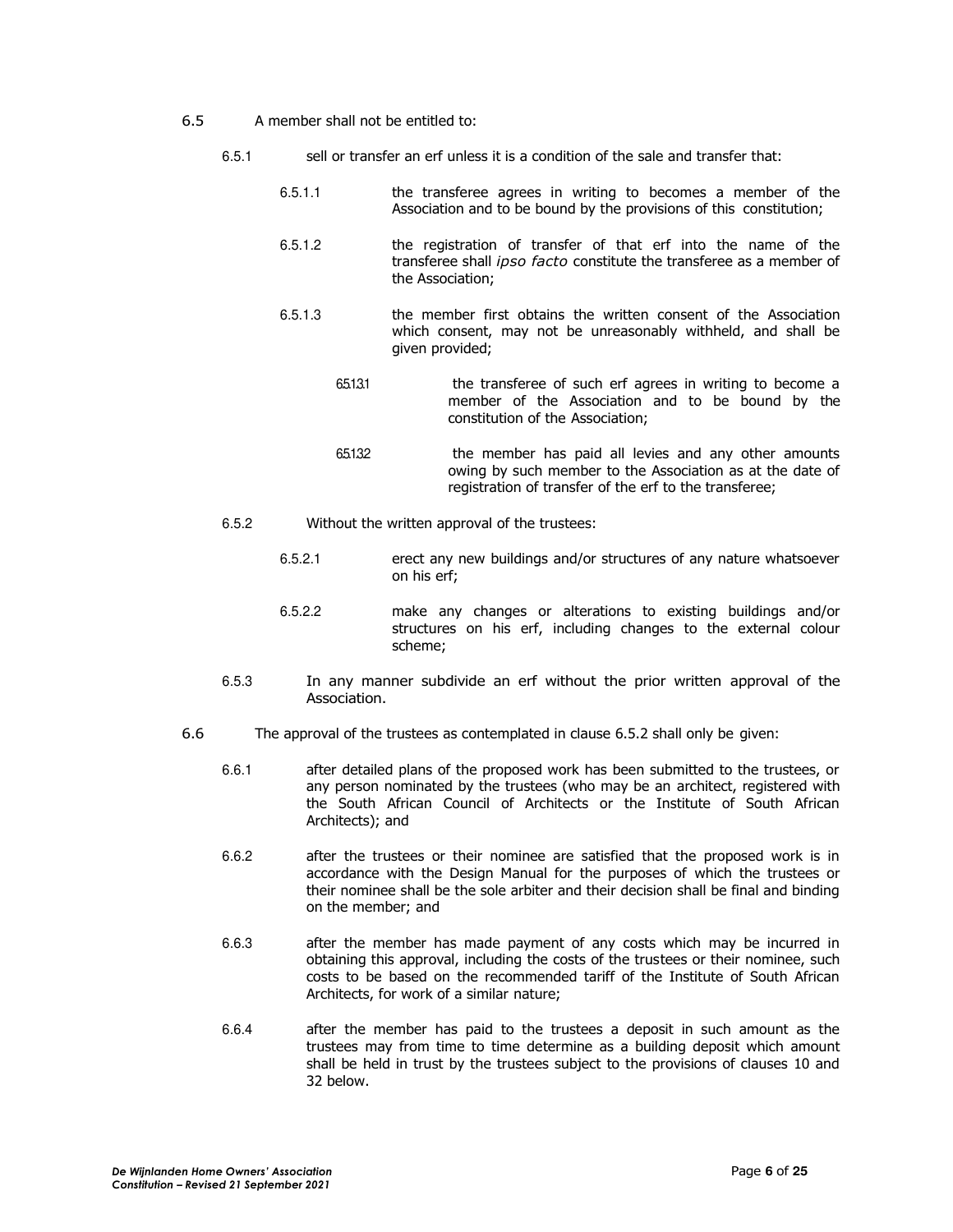6.6.5 after the member and his/her building contractor has signed a Builders Conduct and Site Development Agreement with the Association as specified by the Trustee Committee from time to time.

Provided that the provisions of this clause shall not be interpreted as detracting from the obligation of members to obtain approval of building plans from Council.

- 6.7 The registered owner of an erf shall not be entitled to resign as a member of the Association and shall remain a member for as long as such owner is the registered owner of any erf in the Development.
- 6.8 The Trustee Committee may by regulation provide for the issue of a membership certificate which certificate shall be in such form as may be prescribed by the Trustee Committee.
- 6.9 The rights and obligations of a member shall not be transferable and every member shall:
	- 6.9.1 to the best of the ability of such member further the objects and interests of the Association;
	- 6.9.2 observe all by-laws and regulations made by the Association or the Trustee Committee.
	- 6.9.3 ensure that an erf owned by him shall have been developed by the commencement of construction of a dwelling, and the completion of such dwelling, in conformity with the architectural guidelines, within the time limits set by resolution or regulation of the Trustee Committee.
	- 6.9.4 in the event of a member failing to comply with his obligations under 6.9.3 above, the Trustee Committee, for and on behalf of the Association, shall, without derogation from any other right/s which the Association may have, impose on such member a levy equal to such number of times of the then current levy referred to in Clause 8 as the Trustee Committee determines from time to time. This penalty levy which shall be payable monthly in advance and until such time as construction of the said dwelling is commenced, or until completion of the said dwelling, as the case may be, and whether or not the failure to commence construction or complete the dwelling was attributable to such member, or any predecessor in title.
	- 6.9.5 Ensure that any damages or alterations to existing buildings and/or structures on his erf be completed within such period as may be stipulated in terms of 9.1.1.
	- 6.9.6 For the purposes of 6.9.3 and 6.9.4 above, "commencement of construction" shall mean the clearing and fencing of the erf, the establishment of a site office/store and builders' toilet facilities, and the excavation and throwing of foundations; "completion" shall mean when either the member's or the Association's architect certifies the dwelling suitable for occupation.
	- 6.9.7 For the purposes of 6.9.5 "completion" shall mean when either the member's or the Association's architect certifies the changes and/or alterations as being complete in terms of the relevant approved plans.
	- 6.9.8 Comply with any agreements referred to in Clause 13.
- 6.10 No member ceasing to be a member of the Association for any reason shall, nor shall any such member's executor, curators, trustees or liquidators, have any claim upon or interest in the funds or other property of the Association, but this clause shall be without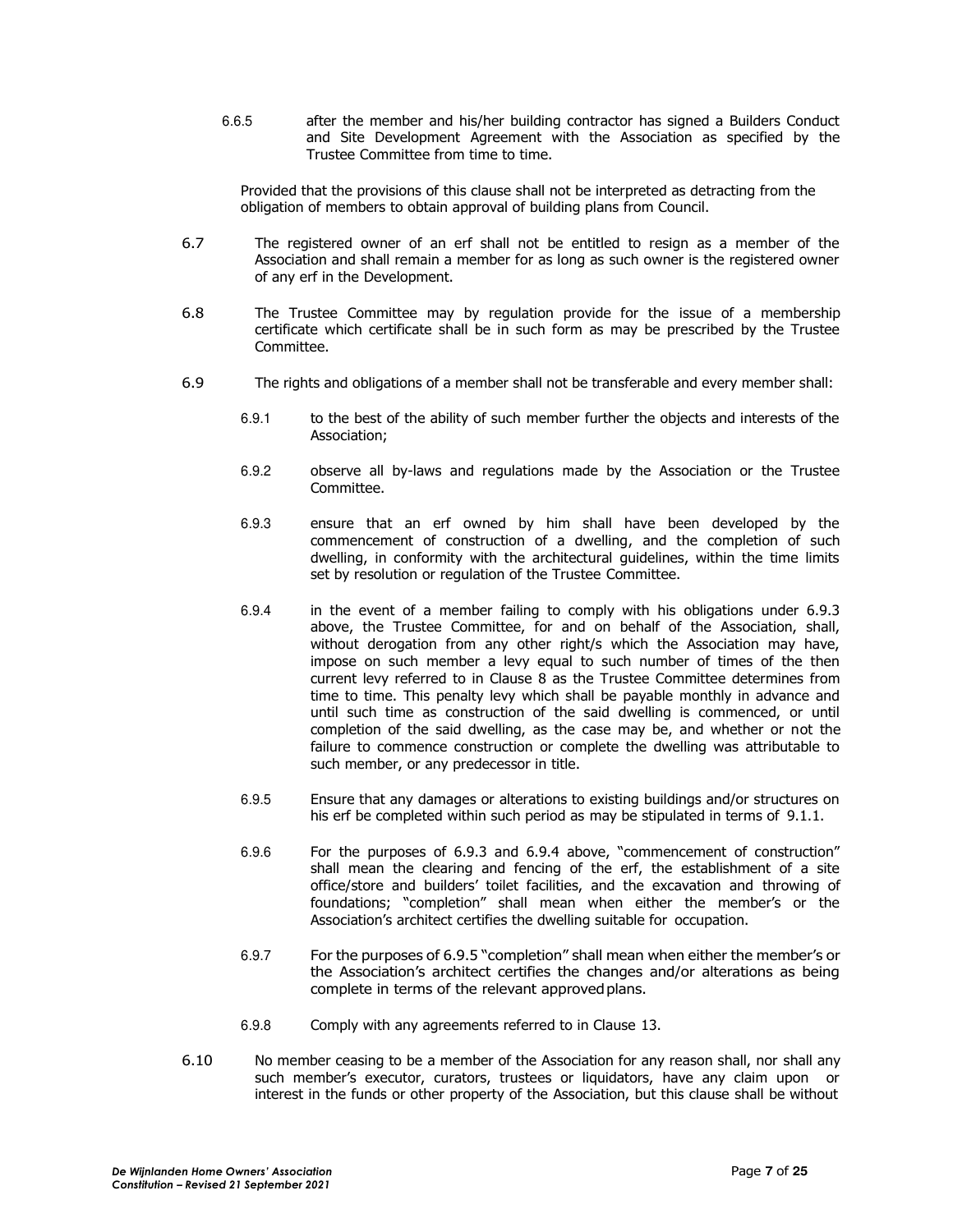prejudice to the rights of the Association to claim from such member or the estate of such member any arrears of subscriptions or other sums due from him to the Association at the time of his so ceasing to be a member.

- 6.11 No member shall let or otherwise part with the occupation of his property, unless the proposed lessee or occupier has agreed in writing to be bound by the provisions of this Constitution, design manual and the estate rules.
- 6.12 The provisions of this Constitution, the design manual and the estate rules, including but not limited to Security requirement compliance, shall be binding on all owners, lessees and occupants of erven, and it shall be the duty of the owner to ensure compliance with the provisions of the Constitution, the design manual and the estate rules by the lessee or other occupant of his erf, including the family members, guests, visitors, workers or contractors of the owner, the lessee or occupant. In the event of any breach of this Constitution, design manual or the estate rules by a lessee or other occupant of an erf or the family members, guests, visitors, workers or contractors of the owner, the lessee or occupant such breach shall be deemed to have been committed by the owner himself. Without prejudice to the aforegoing, the Trustee Committee shall be entitled to take or cause to be taken such steps against the person actually committing the breach as they may in their discretion deem fit, with or without proceedings against the owner.
- 6.13 Any dispute will be managed according to the dispute resolution process of the estate as determined by the Trustees from time to time.
- 6.14 All data collected by the estate relating to all aspects of operation and management will be handled in accordance with the estates' data protection policy.

## **7. FINANCIAL AFFAIRS**

- 7.1 The financial year end of the Association shall be on a date determined by members in General Meeting;
- 7.2 The fiscal year of the Association shall normally be a twelve month period always ending on the financial year-end date, the period to be reduced or increased only when necessary to accommodate changes to the year-end date and approved by members in General Meeting.

## **8. LEVIES PAYABLE BY THE MEMBERS**

- 8.1 The Trustee Committee shall from time to time make levies upon the members for the purpose of meeting all the expenses which the Association has incurred, or to which the Trustee Committee reasonably anticipates the Association will be put by way of the following:
	- 8.1.1 the maintenance, management, repair, improvement and keeping in order of the common areas, including specifically landscaping, all services and sewage treatment and retention dams within the development;
	- 8.1.2 the promotion, advancement and protection of the communal and group interests of the members generally in regard to the development, including security and security systems, personnel and staff;
	- 8.1.3 payment of all rates and other charges payable by the Association in respect of the common areas;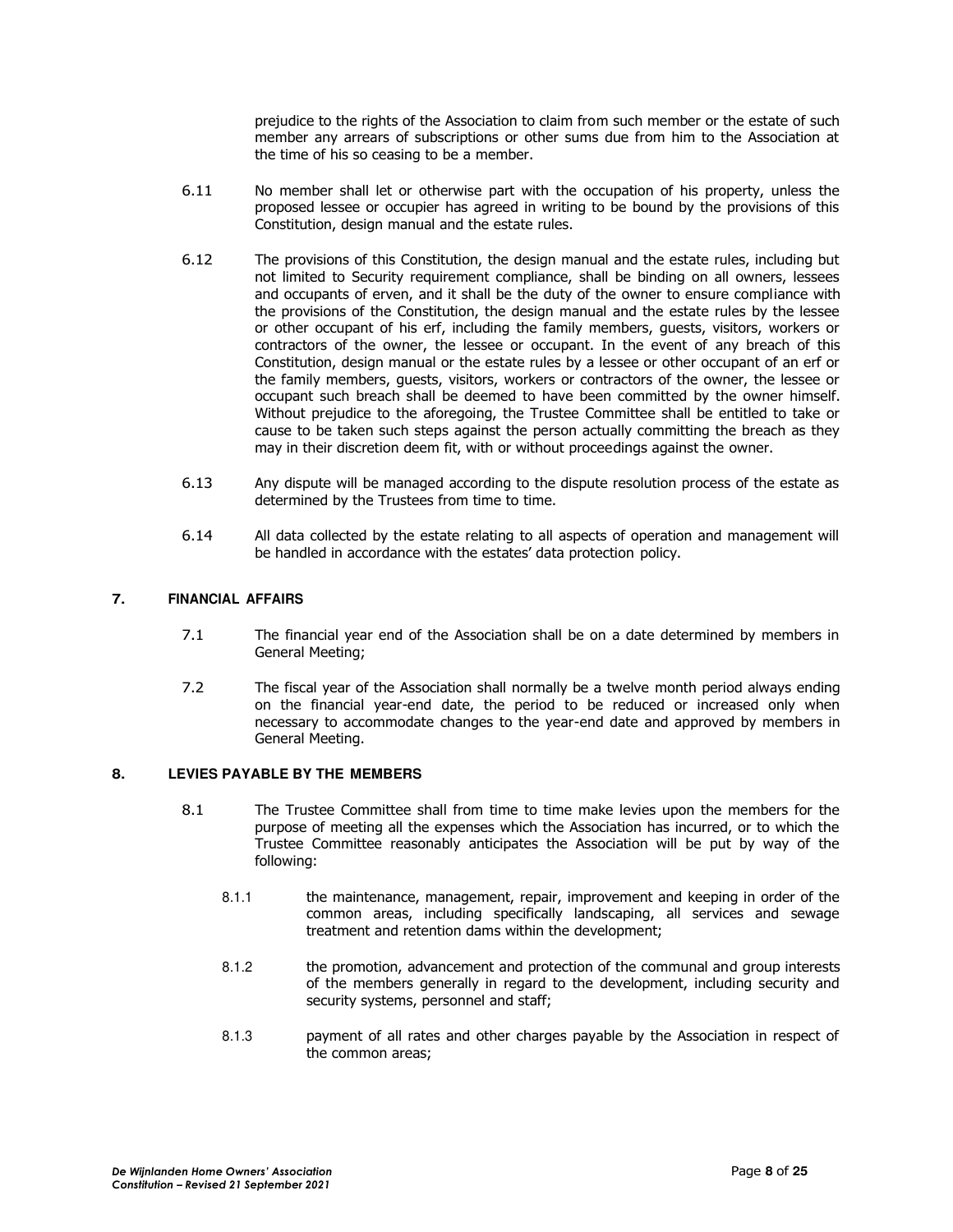- 8.1.4 all services rendered to the Association and/or for payment of expenses necessarily or reasonably incurred in connection with the management and objects of the Association and its affairs;
- 8.1.5 employees and staff employed by the Association.

and in calculating the levies, the Trustee Committee shall take into account the income (if any) earned by the Association.

- 8.2 The Trustee Committee shall prepare a budget of the estimated amount which shall be required by the Association to meet the expenses during each year, together with such estimated deficiency (if any) as shall result from the preceding year, and shall impose a levy upon the members' equal as nearly as is reasonably practical to such estimated amount .
- 8.3 Levies imposed in terms of 8.2 above shall be deemed payable in advance in equal monthly instalments on the first day of every month
- 8.4 The Trustee Committee may include in such budget levies in an amount to be held in reserve to meet anticipated future expenditure not of an annual nature. Every such levy shall be made payable by equal monthly instalments due in advance on the first day of each and every succeeding month of such year.
- 8.5 The members, at the Annual General Meeting, shall approve the budget and the levies payable by members.
- 8.6 The Trustee Committee may from time to time make special levies upon the members in respect of all such expenses as are mentioned in this clause 8 (which are not included in any estimate made in terms of clause 8.2) and such levies may be made in the sum or by such instalments and at such time or times as the Trustee Committee shall think fit, provided that:
	- 8.6.1 The Trustee Committee shall, in writing, announce to all members the imposition of the levy and the reasons therefore as soon as the Trustee Committee has resolved to impose the same;
	- 8.6.2 Where feasible the Trustee Committee shall not commit itself to expenditure for which they intend to raise a Special levy until 14 (fourteen) days after the announcement of the special levy, calculated from the date of posting/sending/mailing the notice. If before this period has expired, a Special General meeting is called by the Members in terms of clause 20.3 to discuss the levy, then the Trustee Committee shall not commit itself to the expenditure until it has been approved at the Special General Meeting, unless the situation is of such an urgent nature that no delay can be countenanced and immediate action is required.
- 8.7 Any amount due by a member by way of a levy or penalty shall be a debt due by such member to the Association and shall attract interest (compounded monthly) at prime overdraft rate of the Estate's bankers, plus a percentage as determined by the Trustee Committee from time to time. Any newly determined percentage will be applied in the same percentage to all such outstanding amounts/debtors and be valid for as long as such interest is attracted or a new interest percentage is determined, whichever comes first.
- 8.8 The obligation of a member to pay levies to the Association shall cease upon such member ceasing to be a member of the Association, without prejudice to the right of the Association to recover arrear levies or any other amounts whatsoever owing to the Association.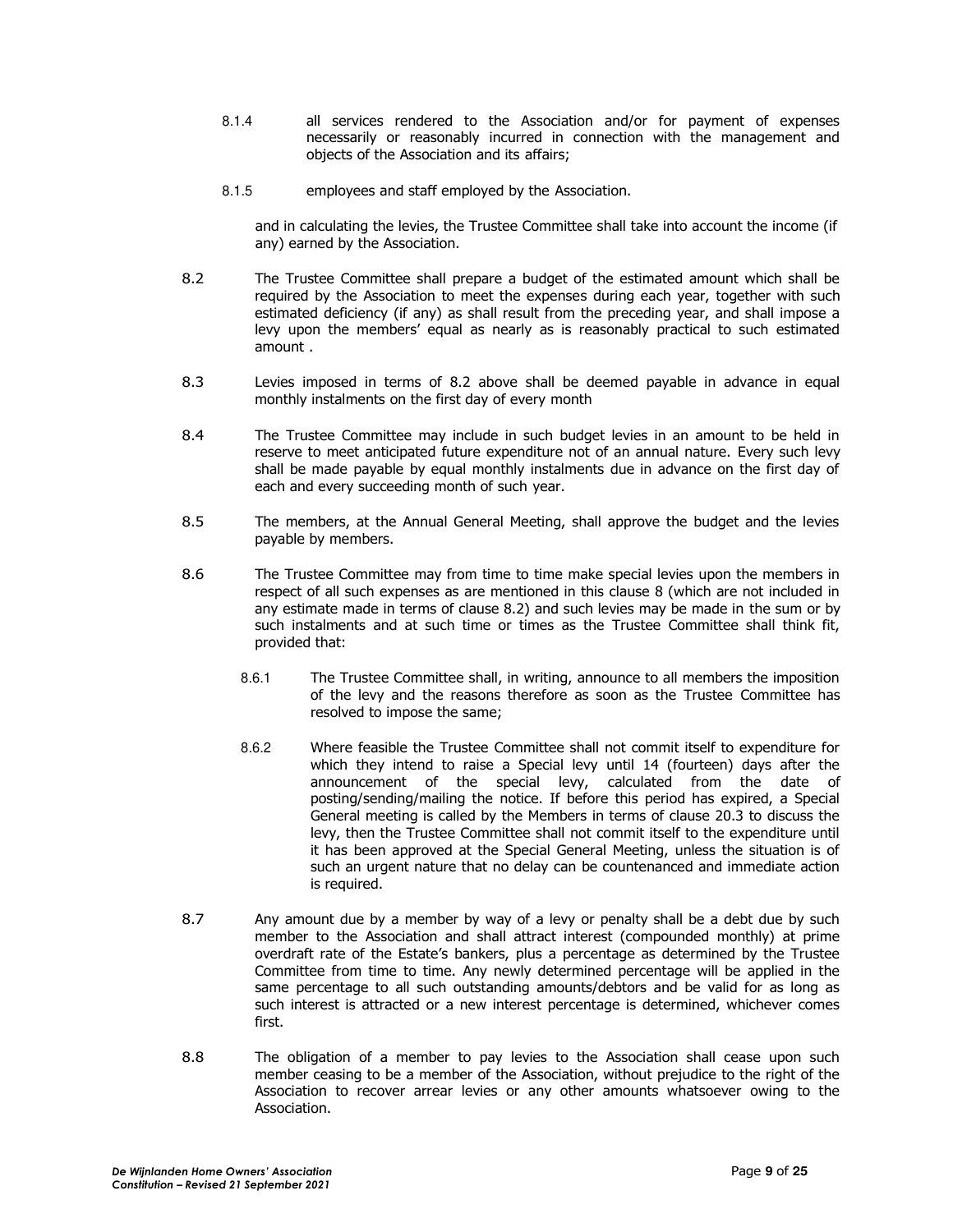- 8.9 No levies paid by a member to the Council and/or the Association shall under any circumstances be repayable by the Council and/or the Association upon such member ceasing to be a member.
- 8.10 A member's successor in title to the erven shall be liable as from the date upon which such successor becomes a member pursuant to the transfer of such erf, to pay the levy attributable to the erf.
- 8.11 Members of the Association shall be entitled to elect to pay levies by means of any of the following methods:
	- 8.11.1 Members of the Association shall pay levies:
		- 8.11.1.1 in 12 equal monthly instalments by means of any of the following methods:
			- 8.11.1.1.1 the issue of a debit order against his account;
			- 8.11.1.1.2 electronic fund transfer; or
			- 8.11.1.1.3 or such other method as the Trustee Committee may determine from time to time
		- 8.11.1.2 by means of an advance payment of all levies due for the full year;
	- 8.11.2 Members electing to pay levies in terms of 8.11.1.2 above shall receive a discount as determined by the Trustee Committee from time to time.
	- 8.11.3 Members who require a monthly invoice in any form other than by e-mail shall pay a service fee as determined by the Trustee Committee from time to time.
- 8.12 Any special levies imposed by the trustees in terms of clause 8.6 may be apportioned between the members by the trustees in an apportionment which the trustees may regard as reasonable, regard being had of the direct benefits which the member(s) may derive from the proposed expenditure for which the special levies are imposed.
- 8.13 No member shall be entitled to any of the privileges of membership unless and until such member shall have paid every levy or other amount (if any) which shall be due and payable to the Association in respect of the membership of such member.

## **9. BUILDINGS AND ALTERATIONS AND DESIGN MANUAL**

- 9.1 The Association shall be entitled to:
	- 9.1.1 having regard to the design manual frame, implement and enforce conditions on members in order to harmonise the architectural styles and design criteria of and the materials and colours to be used in all buildings erected within the scheme including any refurbishment, alterations or additions thereto.
	- 9.1.2 Do such acts as are necessary to accomplish the purposes expressed or implied herein which acts shall include, inter alia, the examination and endorsement of the relevant building plans as necessary for any construction, renovation and / or alterations within the development.
	- 9.1.3 Appoint such advisors as are necessary to scrutinize the relevant plans referred to herein.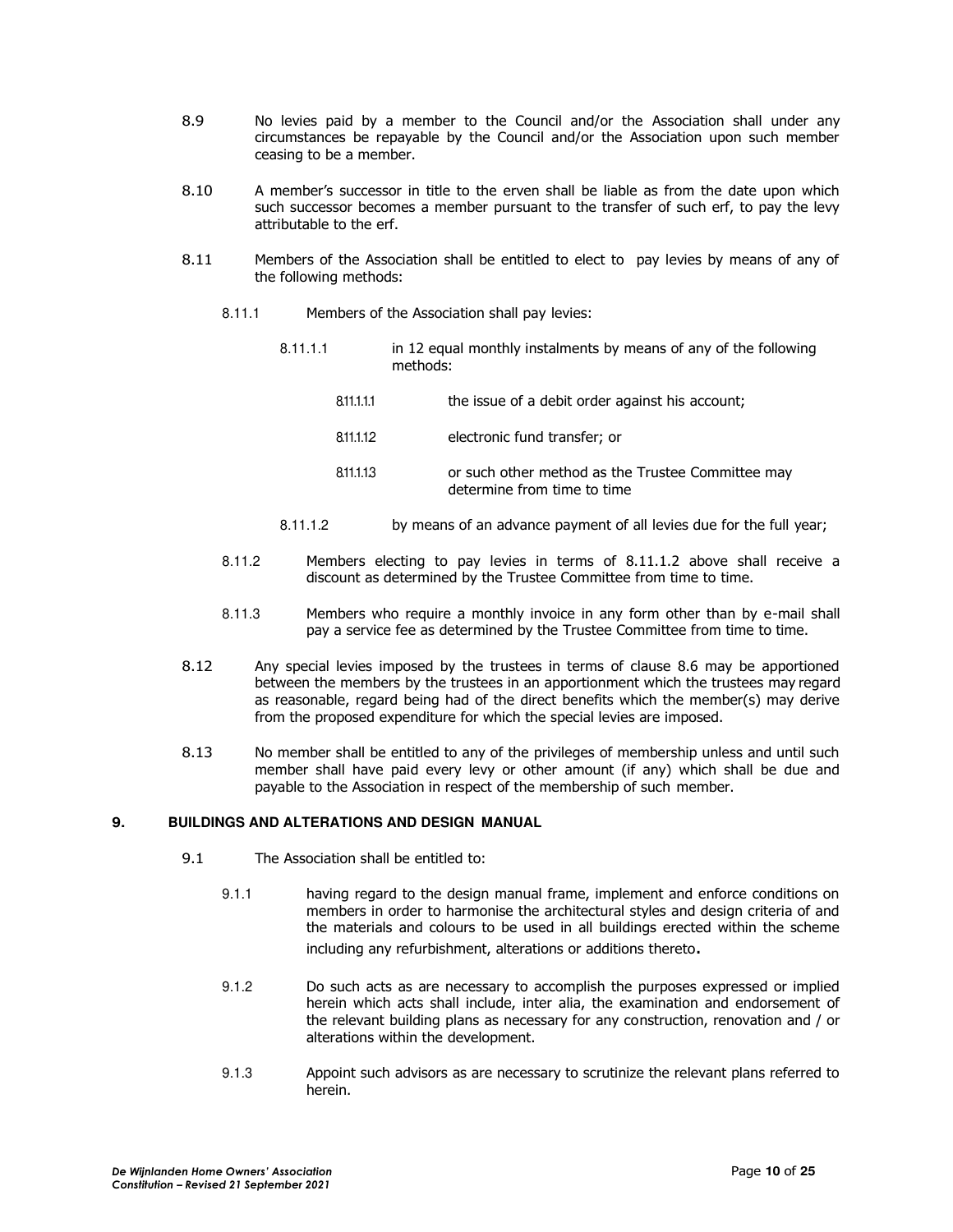- 9.1.4 Impose a scrutiny fee on members for the services as mentioned herein.
- 9.1.5 The provisions of this clause shall not be applicable in relation to any of the works to be undertaken by the Developer prior to the completion of the scheme.
- 9.2 The trustees may in liaison and with the consent of the Council amend, amplify, clarify or add to the provisions of the design manual.
- 9.3 In the event of the provisions of the design manual being amended or added to and such amendment or addition will materially affect any further development of any property in the development, the trustees shall by written notice inform all members of the amendment or addition to the design manual.
- 9.4 All buildings and other structures erected on any erven within the development shall comply with the provisions of the design manual.
- 9.5 No site occupation of any erf within the development shall be permitted until written acknowledgement of the design guideline has been received from the registered owner thereof.

## **10. DEPOSIT FOR DAMAGE**

- 10.1 Each member shall, when submitting to the trustees for approval the detailed plans for the construction of any building and/or improvements, or alterations or additions to existing improvements on his erf in terms of clause 6.2.5, pay to the trustees a deposit in an amount to be determined from time to time by the trustees which amount shall be retained by the trustees in trust until completion by the member and/or its contractors of such work.
- 10.2 Upon completion of all such building and other activities, the trustees shall if they are satisfied that:
	- 10.2.1 no damage has been effected by the member or any of its contractors to the common areas and/or landscaped areas within the development; and
	- 10.2.2 the work has been constructed in accordance with duly approved plans; and
	- 10.2.3 all rules and regulations of the Association have been adhered to, but after deduction of all, if any, monies due to the Association by the member, release the building deposit to the member, excluding any interest thereon which will accrue to the Association
- 10.3 In the event of any landscaped area and/or the common areas having been damaged due to such work, the member shall within 15 days of having been requested to do so in writing by the trustees, rectify the damage to the satisfaction of the trustees, failing which, the trustees shall be entitled to appoint an independent contractor to repair the damage and the amount paid to the trustees as a building deposit shall be utilised to defray the expenses of the independent contractor. If, however, the deposit is not sufficient to cover the cost of such repairs, the trustees shall be entitled to recover the shortfall from the member.

## **11. DEALING WITH COMMON AREAS**

- 11.1 Neither the whole nor any portion of the common areas shall be:
	- 11.1.1 sold, alienated or otherwise disposed of or subdivided or transferred; or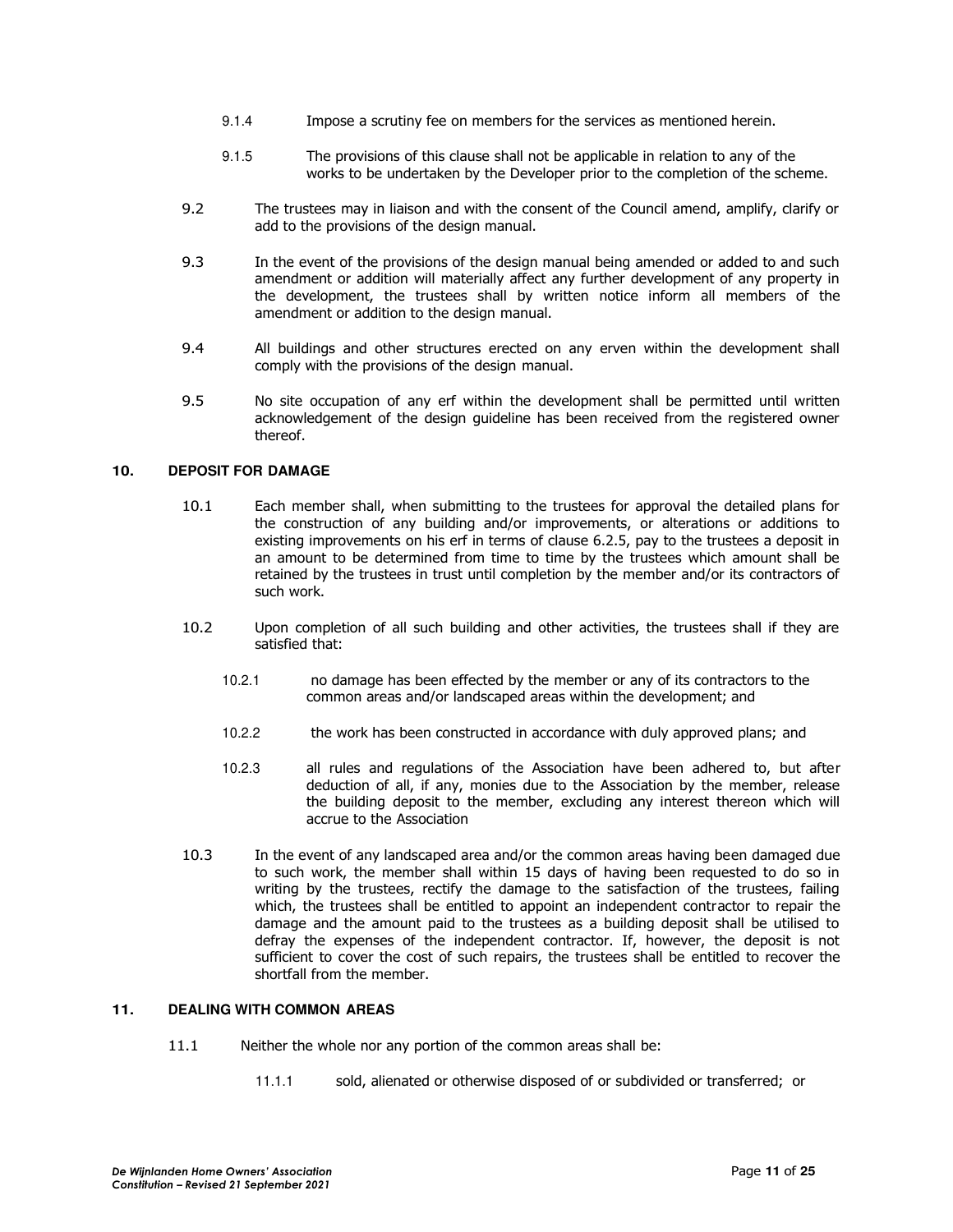- 11.1.2 mortgaged or encumbered in any manner whatsoever; or
- 11.1.3 built upon, improved or enhanced in value by the construction of buildings, facilities or amenities, which are of a permanent nature, requiring the approval of the Council;

without the sanction of a Special Resolution of the Association.

## **12. RESPONSIBILITY FOR THE COMMON AREA**

- 12.1 The Association shall take title to those areas of the common area which are registerable;
- 12.2 The Association acknowledges that the Council shall not be responsible for, and the Association shall be solely responsible for the care, repair, maintenance, cleaning, upkeep, improvement and property control of the common area, all services therein and any structure or thing erected on or contained therein.

## **13. CONTRACTS AND REGULATIONS**

- 13.1 The Trustee Committee may from time to time:
	- 13.1.1 Make, amend or cancel rules and regulations governing *inter alia*:
		- 13.1.1.1 the members' rights of use and enjoyment of the common areas and the development;
		- 13.1.1.2 the external appearance of and the maintenance of the common areas and the buildings or other improvements erected thereon;
		- 13.1.1.3 the erection of any buildings and/or structures of any nature whatsoever, and the alteration, modification and renovation to such buildings and/or structures on the erven,
	- 13.1.2 enter into agreement(s) with the local authorities governing the matters set out in clause 13.1.1 and any other incidental matters;
	- 13.1.3 enter into any other agreement(s) for the purpose of achieving the objects of the Association, including (but not limited to) agreements with security organisations to provide security to the whole or any part of the development.
	- 13.1.4 Update the estates' data protection policy to address ongoing new data types and handling.
	- 13.1.5 Update the estates' dispute resolution policy to align to evolving best practice.
- 13.2 Each member undertakes to the Association to comply with:
	- 13.2.1 the provisions of this constitution;
	- 13.2.2 any regulations made in terms of clause 13.1.1 above;
	- 13.2.3 any agreements referred to in clause 13.1.2 and 13.1.3 above insofar as those agreements may directly or indirectly impose obligations on such member.
- 13.3 All officials, employees and contractors employed by the Association, local authority and/or any public service company shall, at all times, have reasonable access to the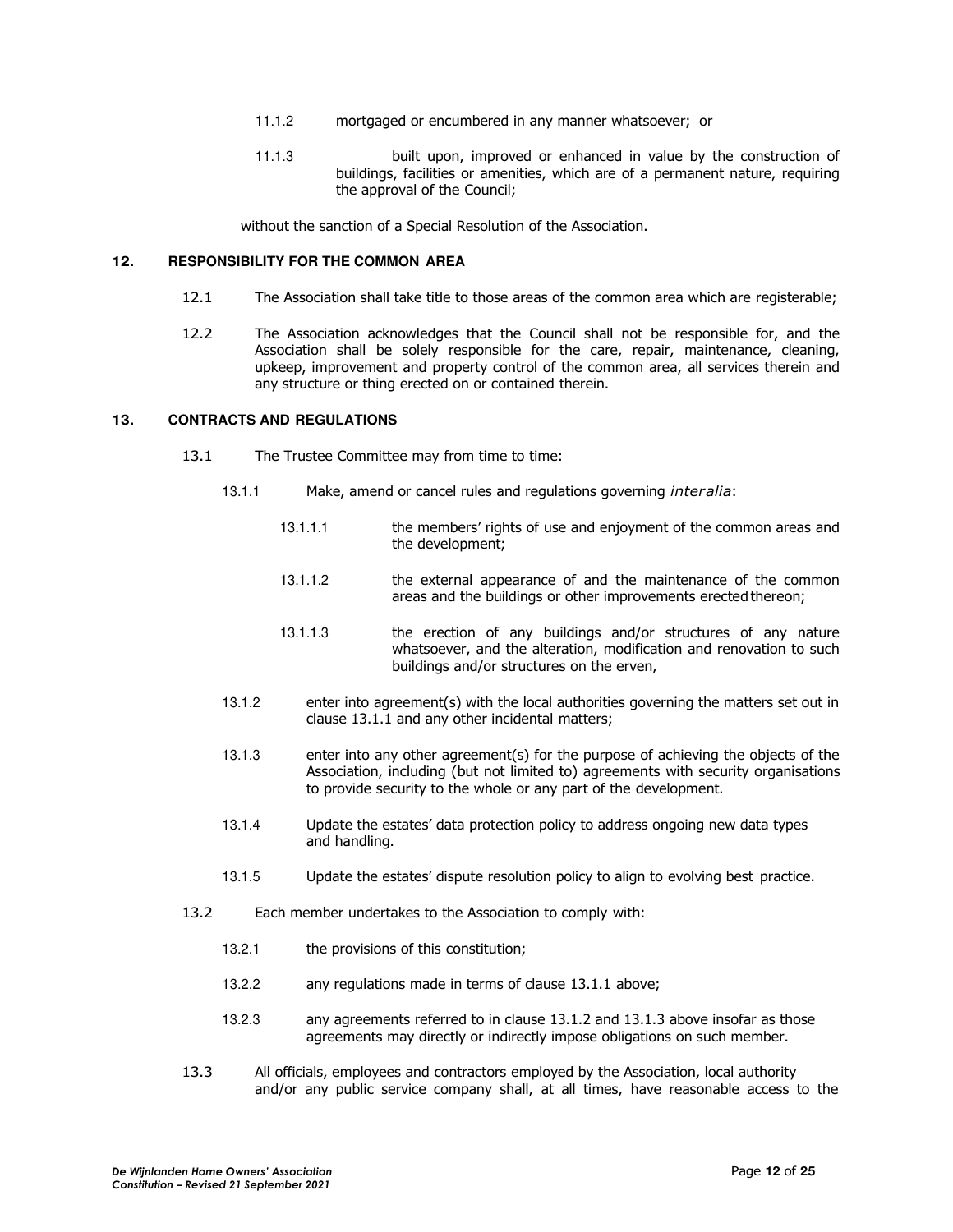erven and common areas for purposes of inspecting and/or maintaining all services supplying and/or traversing any part thereof.

#### **14. BREACH OF THIS CONSTITUTION**

- 14.1 Should any member:
	- 14.1.1 fail to pay on due date any amount due by that member in terms of this constitution or any rule or regulation made thereunder and remain in default for more than 7 days after being notified in writing to do so by the trustees; or
	- 14.1.2 commit any other breach of any of the provisions of this constitution or any regulation made thereunder and fail to commence remedying that breach within a period of 7 days after the receipt of written notice to that effect by the trustees and complete the remedying of such breach within a reasonable time;

then and in either such event the trustees shall be entitled on behalf of the Association, without prejudice to any other rights or remedies which the trustees or the Association or any other member may have in law, including the right to claim damages:

- 14.1.3 to institute legal proceedings on behalf of the Association against such member for payment of such overdue amount or for performance of his or her obligations in terms of this constitution or any rule or regulation made in terms of this constitution, as the case may be; and/or
- 14.1.4 to suspend all or any services to the erf owned by that member; and/or
- 14.1.5 in the case of clause 14.1.2 above, to remedy such breach and immediately recover the total cost incurred by the trustees or the Association in so doing from such member.
- 14.1.6 Notwithstanding the provisions of clause 14.1 above, the Trustee Committee shall be entitled to impose fines on owners, in respect of any breach of this constitution, the design manual or the estate rules by the owner, resident or his or her family member, guest, visitor, worker or contractor.
- 14.2 Should the trustees of the Association institute any legal proceedings against any member pursuant to a breach by that member of this constitution or any rule or regulation made thereunder, then without prejudice to any other rights which the trustees or the Association or any other member may have in law, the trustees shall be entitled to recover from such member all legal costs incurred by the trustees or the Association, including attorney/client charges, tracing fees and collection commission.

Without prejudice to all or any of the rights the trustees or the Association granted under this constitution, should any member fail to pay any amount due by that member on due date, then such member shall pay interest (compounded monthly) thereon at the prime rate of interest of the Association's bankers, plus a percentage as specified by the Trustee Committee from time to time calculated from the due date for payment until the actual date of payment of such amount, both dates inclusive.

#### **15. TRUSTEE COMMITTEE**

15.1 There shall be a board of Trustees of the Association which shall consist of not less than 4 and not more than 10 members. Every Trustee must be a member or the lawful spouse of a member of the Association provided that the spouse of a Trustee member shall not have a vote unless such spouse is also a member in terms of clause 6 hereof; or an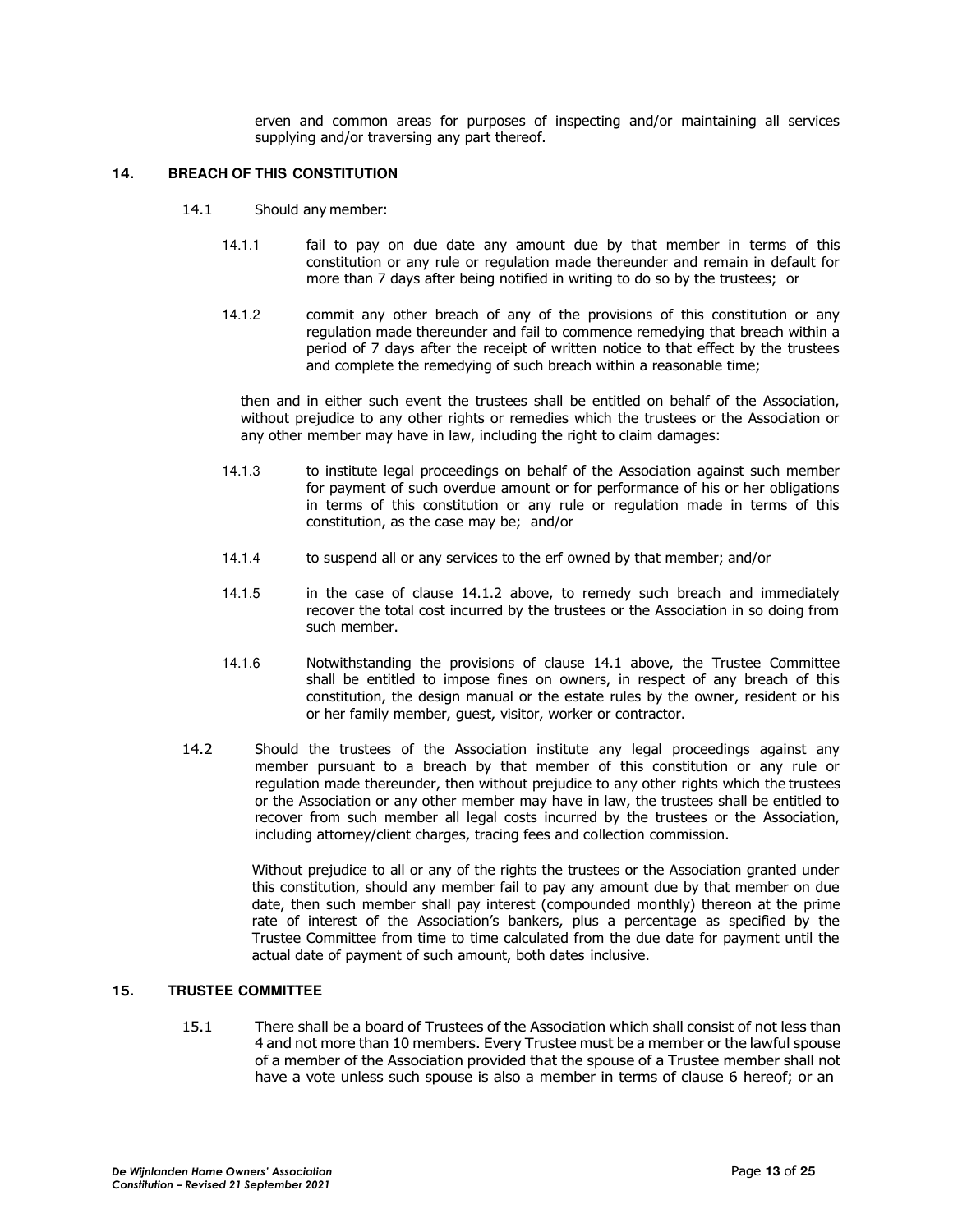authorised representative of the member where the member is not a natural person, except in the circumstances pertaining to section 15.4 which shall apply.

- 15.2 At any meeting of the Trustee Committee, the trustees present at the meeting shall each have 1 vote, save as provided in clause 15.3.
- 15.3 In the case of an equality of votes, the chairman of that Trustee Committee meeting shall have a casting vote in addition to his deliberative vote as Trustee Committee member.
- 15.4 Should the number of Trustees required in terms of Section 15.1 fall below the minimum of 4 then the vacancy of one Trustee shall be filled by the Estate Manager and should there be two vacancies then the Managing Agent shall be appointed to fill the second vacancy. These Trustee(s) will be ex-officio Trustee(s) with voting rights for a maximum of 45 days from date of appointment and the then Trustees fulfilling the requirements of Section 15.1 shall call a Special General Meeting within 45 days of the vacancy / vacancies occurring, at which any Trustee(s) vacancies shall be filled.

In the event that three or more Trustees have resigned when there is a minimum of four, then the Managing Agent shall call a Special General Meeting giving a minimum of 14 days notice for election of the vacancies created by the resignation of the Trustees to meet the Constitutional requirement of a minimum of four Trustees.

15.5 The Trustees of the Association shall ex-officio also be Directors and/or Trustees of the business entity/ies established for the acquisition, maintenance and operation of erven 7050, zoned Agricultural Zone 1 and generally referred to as "the Vineyard at De Wijnlanden", which erf is acquired in terms of 4.1.4 above.

## **16. REMOVAL AND ROTATION OF TRUSTEE MEMBERS**

- 16.1 Save as set forth in clause 17 below, each trustee shall continue to hold office until the annual general meeting next following his said appointment, at which meeting each trustee shall be deemed to have retired from office as such, and shall be eligible for reelection to the Trustee Committee at such meeting.
- 16.2 A trustee shall be deemed to have vacated his or her office as such upon:
	- 16.2.1 his or her estate being sequestrated, whether provisionally or finally, or his surrendering his estate;
	- 16.2.2 his or her making any arrangement or compromise with his creditors;
	- 16.2.3 his or her conviction for any offence involving dishonesty;
	- 16.2.4 his or her becoming of unsound mind or being found lunatic;
	- 16.2.5 his or her resigning from such office in writing delivered to the secretary;
	- 16.2.6 his or her death;
	- 16.2.7 his or her being removed from office by a resolution of the majority of the trustees;
	- 16.2.8 his or her failing to attend three consecutive meetings of the Trustee Committee;
	- 16.2.9 him or her being in default and indebted to the Association for the payment of any levy, penalty or other amount, despite having been duly notified of such default;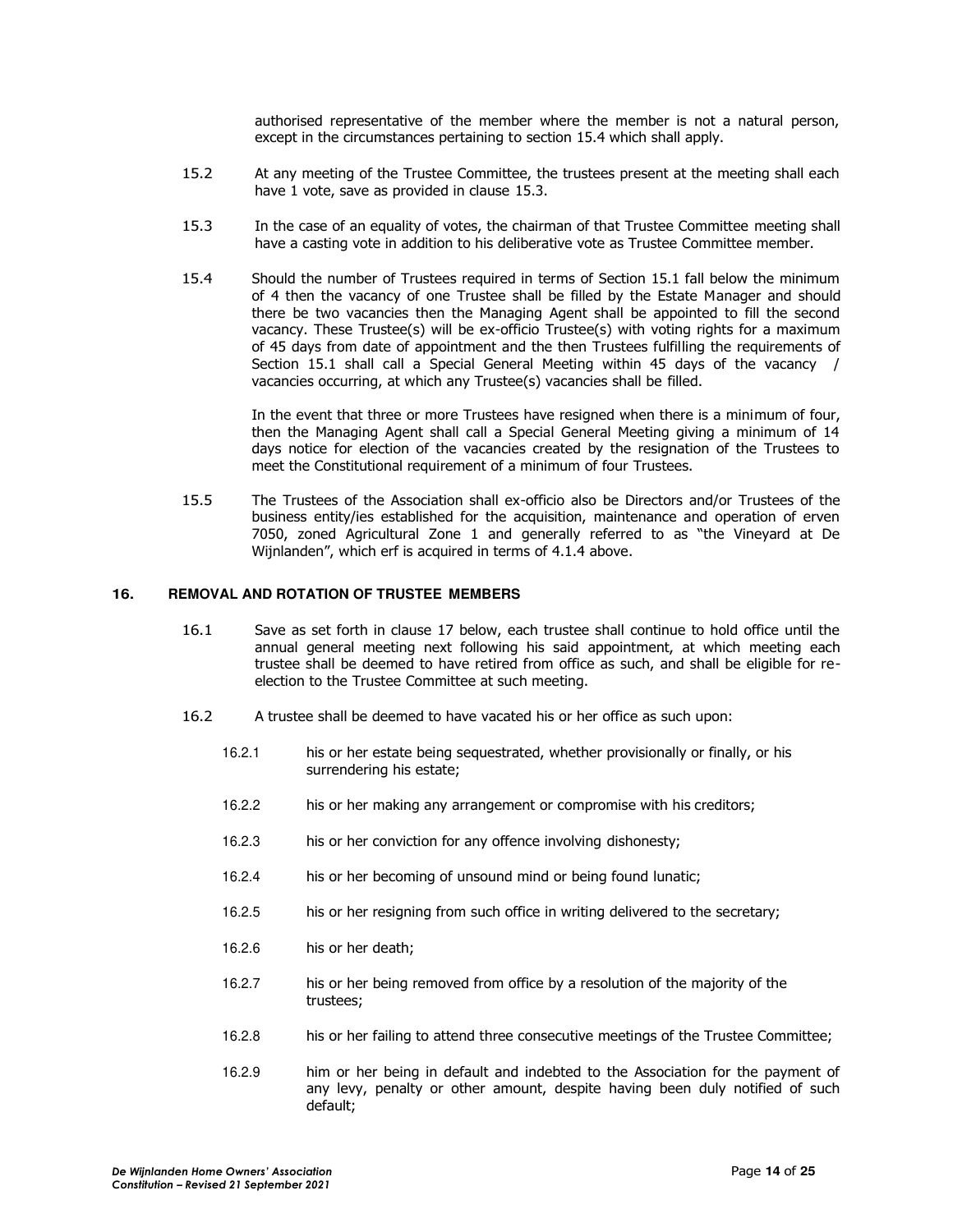provided that anything done in the capacity of a trustee in good faith, by a person who ceases to be a trustee, shall be valid until the fact that he is no longer a trustee has been recorded in the minute book of the Trustee Committee.

## **17. OFFICE OF TRUSTEES**

- 17.1 Within 10 days of the holding of an Annual General Meeting, the Trustee Committee shall meet and shall elect from its own number the chairman and vice-chairman, who shall hold their respective offices until the end of the following year, provided that the office of the chairman or vice-chairman shall *ipso facto* be vacated by the trustee holding such office upon his ceasing to be a trustee for any reason. No one trustee shall be appointed to more than one of the aforesaid offices. In the event of any vacancy occurring in any of the aforesaid offices at any time, the Trustee Committee shall immediately meet to appoint one of their number as a replacement in such office.
- 17.2 Save as otherwise provided in this constitution, the chairman shall preside at all meetings of the Trustee Committee, and all general meetings of members, and shall perform all duties incidental to the office of chairman and such other duties as may be prescribed by the Trustee Committee or by members, and to allow or refuse to permit invitees to speak at any such meetings, provided however, that any such invitees shall not be entitled to vote at any such meetings.
- 17.3 The vice-chairman shall assume the powers and duties of the chairman in the absence of the chairman, or his inability or refusal to act as chairman, and shall perform such other duties as may from time to time be assigned to him by the chairman or the Trustee Committee.
- 17.4 Trustees shall be entitled to be repaid all reasonable and *bona fide* expenses incurred by them respectively in or about the performance of their duties as trustees and/or chairman, vice-chairman, as the case may be, but save as aforesaid, shall not be entitled to any other remuneration fees or salary in respect of the performance of such duties.

## **18. FUNCTIONS AND POWERS OF THE TRUSTEE COMMITTEE**

- 18.1 Subject to the express provisions of this constitution, the Trustee Committee shall manage and control the affairs of the Association, and shall have full powers in the management and direction of such business and affairs and, save as may be expressly provided in this constitution, may exercise all such powers of the Association, and do all such acts on behalf of the Association as may be exercised and done by the Association, and as are not by this constitution required to be exercised or done by the Association in general meeting, subject nevertheless to such regulations as may be prescribed by the Association in general meeting from time to time, provided that no regulation made by the Association in general meeting shall invalidate any prior act of the Trustee Committee which would have been valid if such regulation had not been made.
- 18.2 The Trustee Committee shall have the right to vary, cancel or modify any of its decisions and resolutions from time to time.
- 18.3 The Trustee Committee shall have the right to co-opt onto the Trustee Committee any person or persons chosen by it. Any co-opted trustee shall enjoy all the rights and be subject to all the obligations of the trustees, but no co-opted trustee shall have any vote at any meeting of the Trustee Committee.
- 18.4 The Trustee Committee may should it so decide, investigate any suspected or alleged breach by any member or trustee of this constitution in such reasonable manner as it shall decide from time to time.
- 18.5 The Trustee Committee may make rules, regulations and by-laws not inconsistent with this constitution or any regulations prescribed in the Association in general meeting and shall be entitled to cancel, vary or amend any of the same from time to time: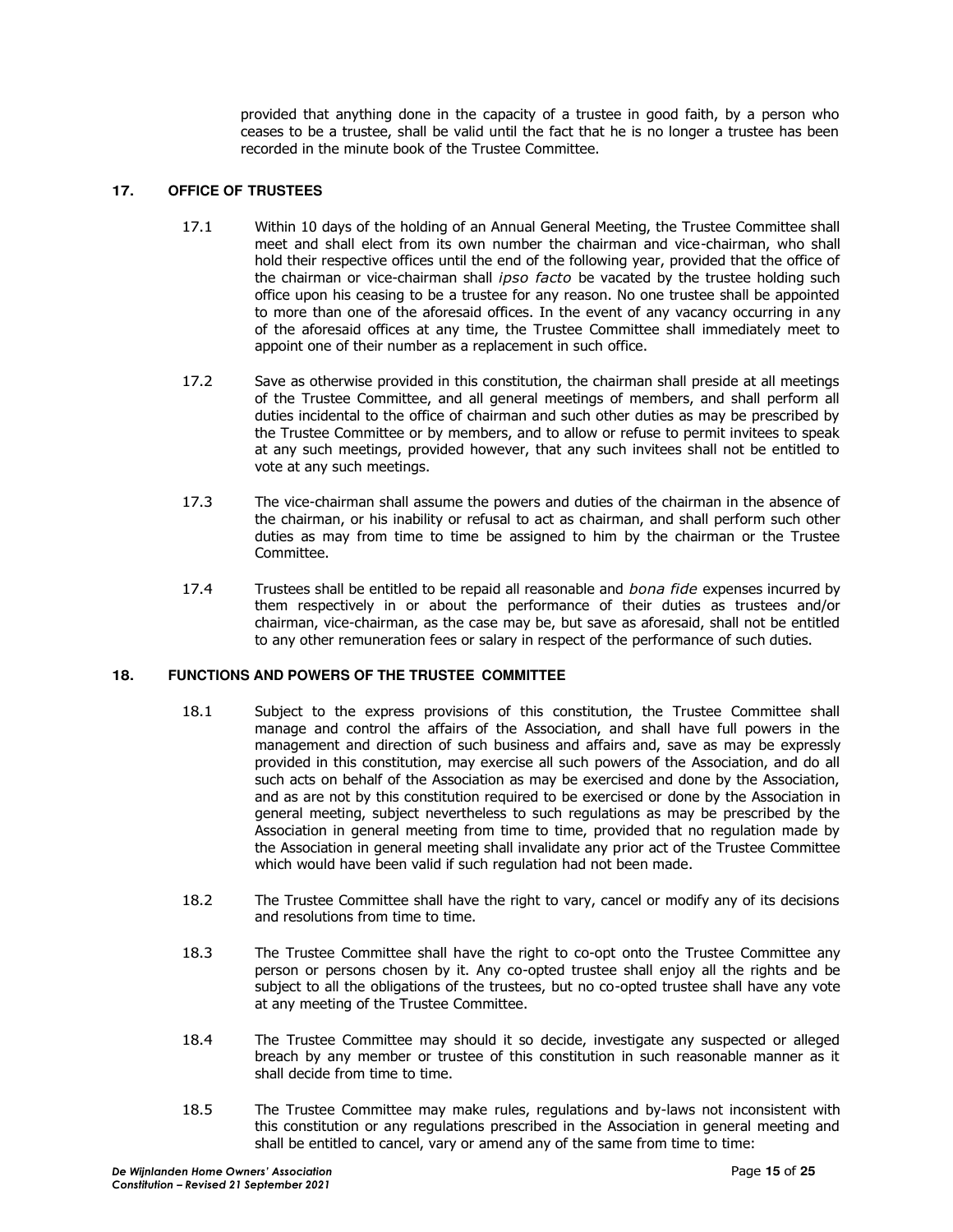- 18.5.1 as to disputes generally;
- 18.5.2 for the furtherance and promotion of any of the objects of the Association;
- 18.5.3 for the better management of the affairs of the Association;
- 18.5.4 for the advancement of the interests of members;
- 18.5.5 for the conduct of Trustee Committee meetings and general meetings; and
- 18.5.6 to assist it in administering and governing its activities generally.
- 18.6 The Trustee Committee may within any financial year authorise expenditure not budgeted for from reserve funds in order to address emergencies on condition that such expenditure does not exceed a maximum of 12% of the approved annual budget. In the event that such expenditure would exceed such 12% then the Committee must advertise by e-mail/ordinary mail to all property owners its intention to spend and should within a period of 14 calendar days not more than 40 property owners object to such expenditure, then the expenditure will be deemed to have been approved. In the event of such objection the Trustee Committee shall be obliged to call a Special General meeting as provided for in Clause 21 of the Constitution.

#### **19. PROCEEDINGS OF THE TRUSTEE COMMITTEE**

- 19.1 The Trustee Committee may meet together for the despatch of business, adjourn and otherwise regulate their meetings as they think fit, subject to any provisions of this constitution.
- 19.2 Meetings of the Trustee Committee shall be held at least once every month provided that if all the trustees shall in writing have waived the above requirement in respect of a particular month, then no meeting of the Trustee Committee need be held for that month.
- 19.3 The quorum necessary for the holding of any meeting of the Trustee Committee shall be 4 (four) trustees.
- 19.4 The chairman shall preside as such at all meetings of the Trustee Committee, provided that should at any meeting of the Trustee Committee the chairman not be present within 5 minutes after the time appointed for the holding thereof, then the vice-chairman shall act as chairman at such meeting, provided further that should the vice-chairman also not be present within 5 minutes of the time appointed for the holding of such meeting, those present of the trustees shall vote to appoint a chairman for the meeting, who shall thereupon exercise all the powers and duties of the chairman in relation to such meeting.
- 19.5 Minutes shall be taken at every Trustee Committee meeting, although not necessarily verbatim, which minutes shall be reduced to writing without undue delay after the meeting will have closed and shall then be certified correct by the chairman of the meeting. All minutes of Trustee Committee meetings shall after certification as aforesaid be placed in a Trustee Committee minute book to be kept in accordance *mutatis mutandis*, with the provisions of the law relating to the keeping of minutes of meetings of directors of companies. The Trustee Committee minute book shall be open for inspection at all reasonable times by a trustee, the auditors, and the members.
- 19.6 All competent resolutions recorded in the minutes of any Trustee Committee meeting shall be valid and of full force and effect as therein recorded with effect from the passing of such resolutions, and until varied or rescinded, but no resolution or purported resolution of the Trustee Committee shall be of any force or effect, or shall be binding upon the members or any of the trustees unless such resolution is competent within the powers of the Trustee Committee.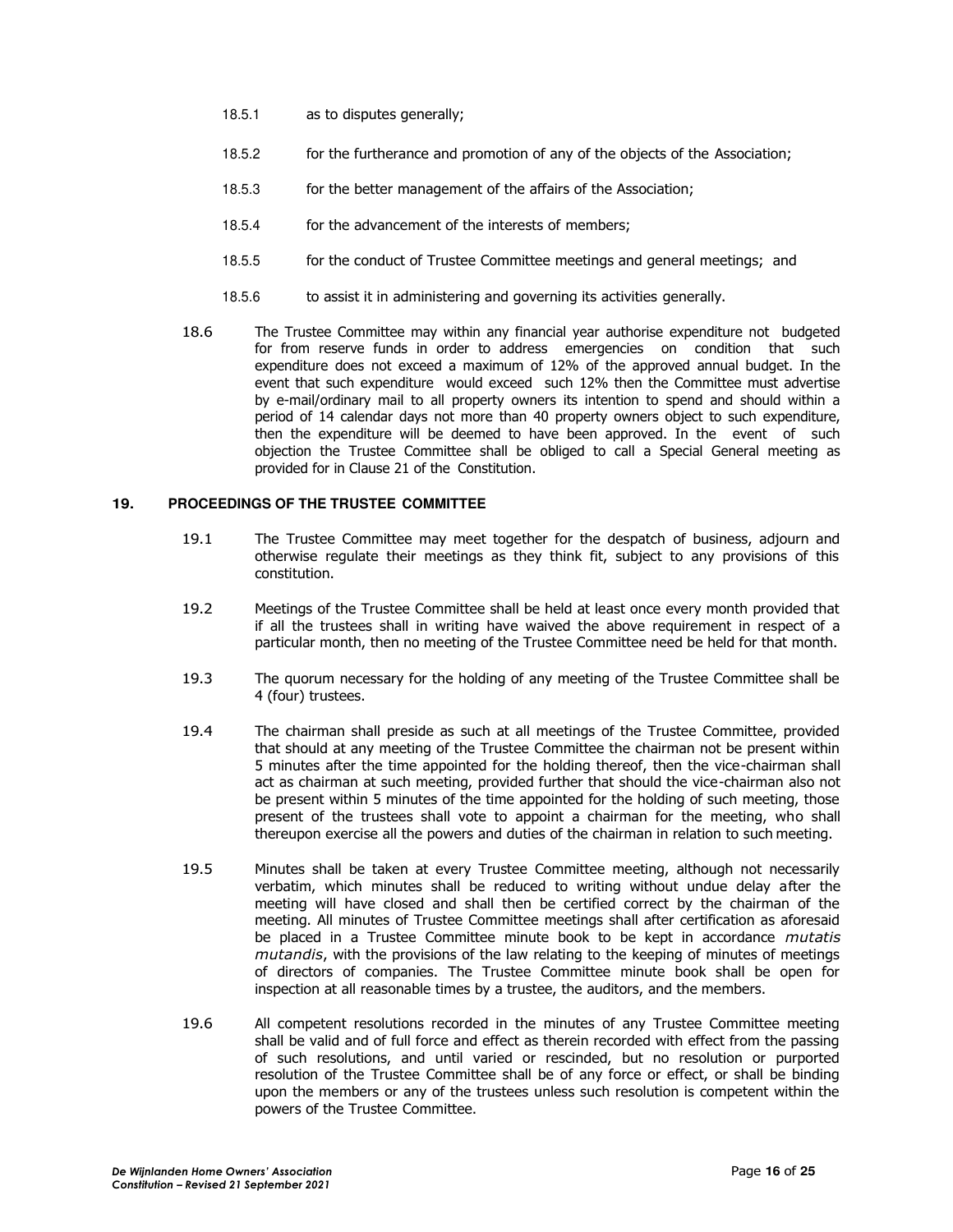- 19.7 Save as otherwise provided in this constitution, the proceedings at any trustee meeting shall be conducted in such reasonable manner and form as the chairman of the meeting shall decide.
- 19.8 A resolution of the trustees shall be valid in all respects as if it had been duly passed at a meeting of the Trustee Committee duly convened if the voting on such resolution is conducted by the trustees via e-mail in such form as the Trustee Committee may determine from time to time or if the resolution is signed by all the trustees.
- 19.9 At any meeting of the Trustee Committee a resolution or decision put to the vote of the meeting shall be decided on a show of hands, unless otherwise determined by the Chairman, and the Minutes of such meeting shall record the number of votes for and against, as well as the number of abstentions.
- 19.10 Any member of the Trustee Committee who has a personal interest in any issue under discussion by a meeting of the Trustee Committee and on which a resolution by the Trustee Committee is required, shall declare such interest. The Chairman shall, whether such declaration has been made or not, be entitled to require that any Trustee Committee member excuse him or herself from any discussion of or voting on any such issue in which the Chairman in his discretion is of the opinion that such member has a personal interest.

## **20. GENERAL MEETINGS OF THE ASSOCIATION**

- 20.1 The Association shall within 90 ( ninety) days after the end of the financial year of the Association hold a general meeting as its annual general meeting, in addition to any other general meetings, during that year, and shall specify the meeting as such in the notices in terms of clause 21.1 below calling it.
- 20.2 Such annual general meeting shall be held at such time and place, subject to the aforegoing provisions, as the Trustee Committee shall decide from time to time.
- 20.3 All general meetings other than annual general meetings shall be called special general meetings.
- 20.4 The Trustee Committee may whenever they think fit convene a special general meeting for any purpose and shall be obliged to convene a Special General Meeting if called upon to do so by written request from Members owning not less than 40 erven.
- 20.5 General meetings of the Association shall take place at such place/s as shall be determined by the Trustee Committee from time to time.

## **21. NOTICE OF MEETINGS OF THE ASSOCIATION**

- 21.1 An annual general meeting and a meeting called for the passing of a special resolution, shall be called by 21 days notice in writing at the least and a special general meeting other than one called for the passing of a special resolution shall be called by 14 days notice in writing at the least.
- 21.2 In each case, the notice shall be exclusive of the day on which it is given and shall specify the place, the day and the hour of the meeting and, in the case of special business, in addition to any other requirements contained in this constitution, the general nature of that business, and in the case of a special resolution, the terms and effect of the resolution and the reasons for it shall be given in the manner hereinafter mentioned or in such other manner, if any, as may be prescribed by the Trustee Committee to such persons as are under this constitutions entitled to receive such notices from the Association provided that a general meeting of the Association shall, notwithstanding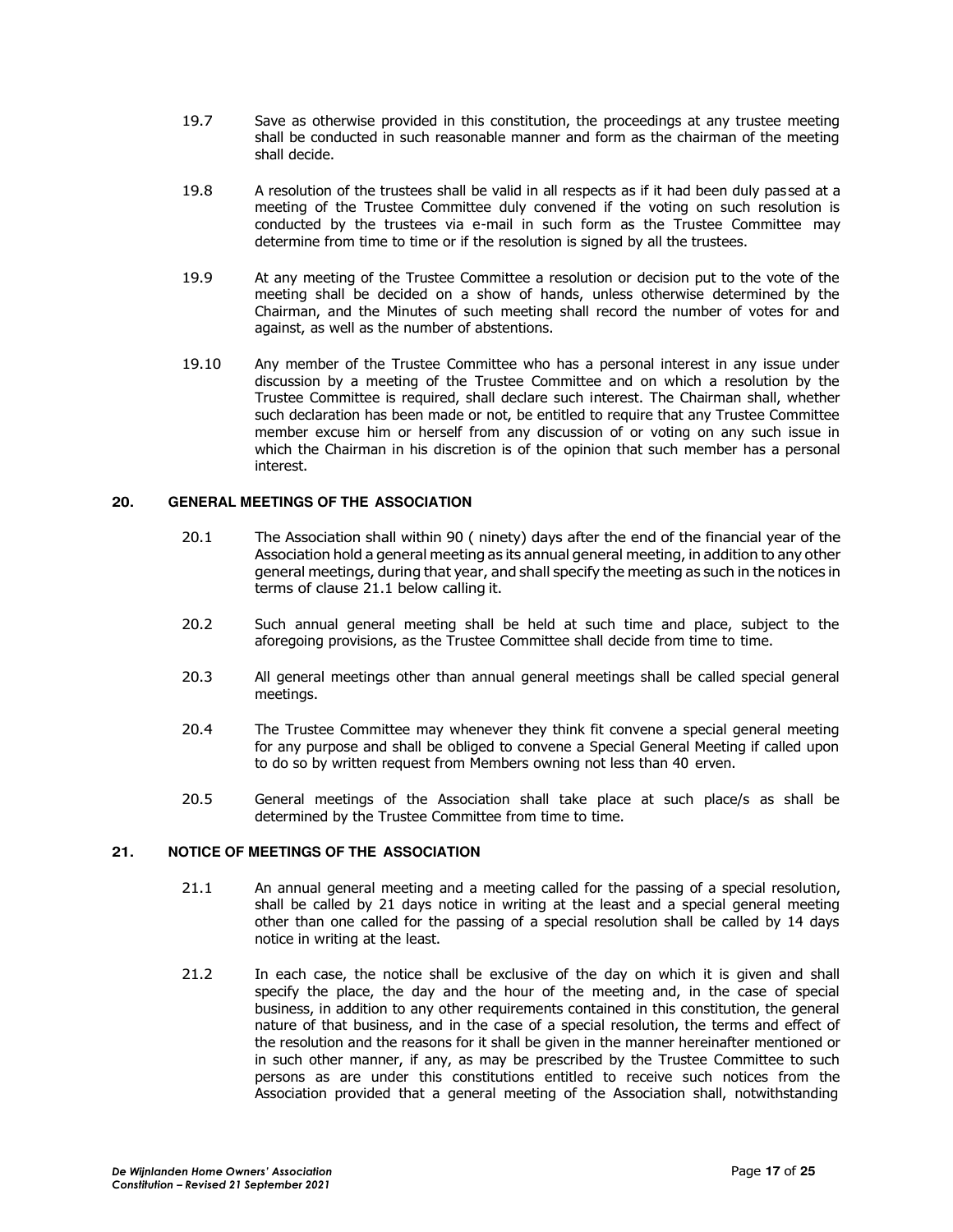that it is called by shorter notice than that specified in this constitutions, be deemed to have been duly called if it is so agreed:

- 21.2.1 in the case of a meeting called as the annual general meeting, by all the members entitled to attend and vote thereat; and
- 21.2.2 in the case of a special general meeting, by a majority in number of the members having a right to attend and vote at the meeting, being a majority together holding not less than 75% of the total voting rights of all members.
- 21.3 The accidental omission to give notice of a meeting or of any resolution, or to give any other notification, or present any document required to be given or sent in terms of this constitutions, or the non-receipt of any such notice, notification or document by any member or other person entitled to receive the same, shall not invalidate the proceedings at, or any resolution passed at, any meeting.

## **22. QUORUM FOR GENERAL MEETINGS**

- 22.1 No business shall be transacted at any general meeting unless a quorum is present when the meeting proceeds to business.
- 22.2 The quorum necessary for the holding of any general meeting shall be such of the members entitled to vote, as together for the time being, represent 25% of the total votes of all members of the Association entitled to vote, for the time being save that not less than 4 (four) members must be personally present.
- 22.3 If within 30 minutes from the time appointed for the holding of a general meeting a quorum is not present, the meeting, if convened on the requisition of members, shall be dissolved, in any other case it shall stand adjourned to the same day in the next week, at the same place and time, or at such other place as the chairman of the meeting shall appoint, and if at such adjourned meeting a quorum is not present within half an hour from the time appointed for holding the meeting, the members present shall be a quorum.

#### **23. AGENDA AT GENERAL MEETINGS**

In addition to any other matters required by this constitution to be dealt with at an annual general meeting, the following matters shall be dealt with at every annual general meeting:

- 23.1 the consideration of the chairman's report to the Members;
- 23.2 consideration of the nominations received, calling of nominations from the floor and the Election of Trustees;
- 23.3 the consideration of any other matters raised at the meeting including any resolutions proposed for adoption by such meeting, and the voting upon any such resolutions;
- 23.4 the consideration of the balance sheet of the Association for the last financial year of the Association preceding the date of such meeting;
- 23.5 the consideration of the report of the auditors;
- 23.6 the consideration and approval of the budget and the total levy (as referred to in clause 8) for the calendar year during which such Annual General Meeting takes place; and
- 23.7 the consideration and fixing of the remuneration of the auditors for the financial year of the Association preceding the annual general meeting.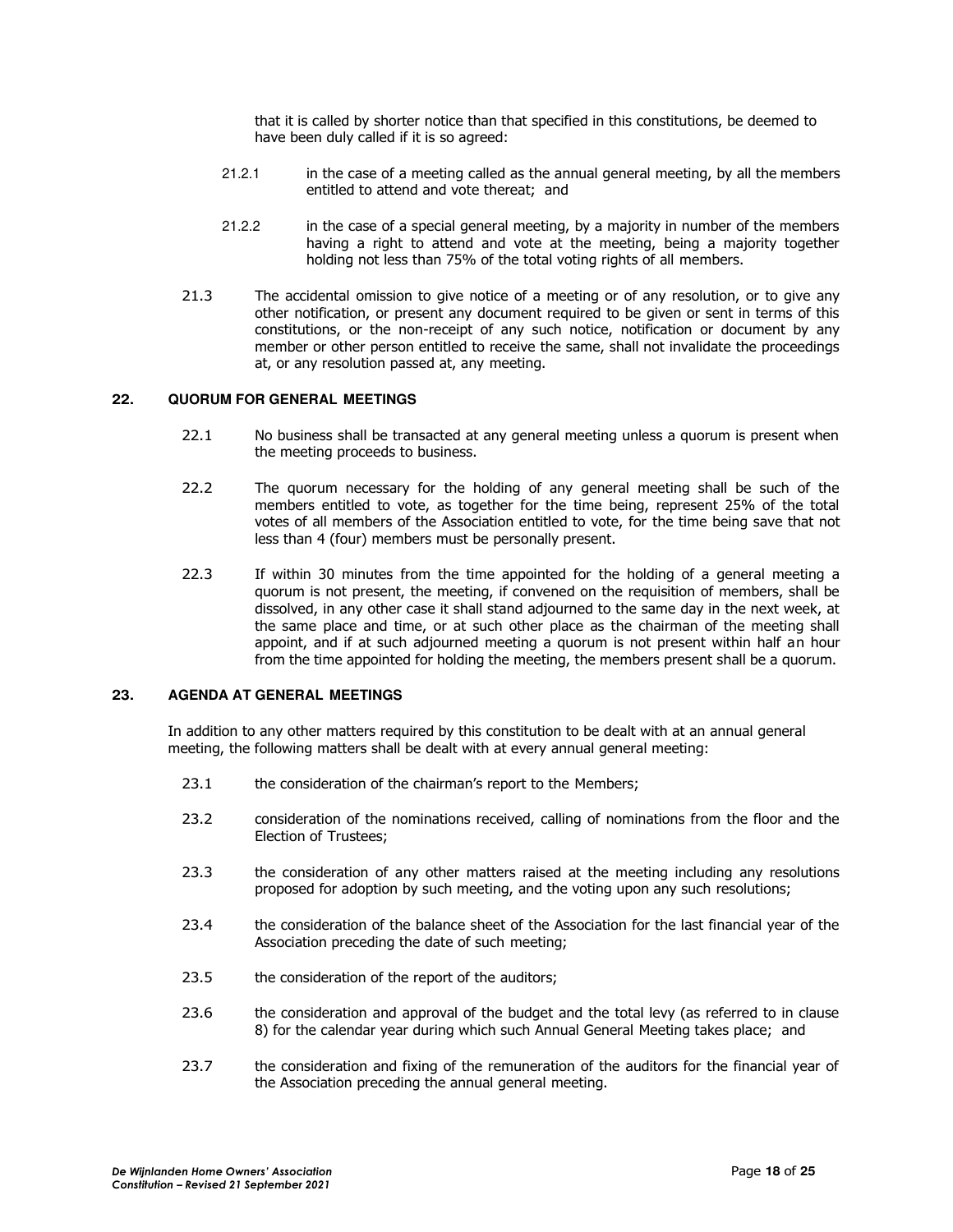23.8 the approval of the appointment of the auditors proposed for the year following the annual general meeting.

## **24. PROCEDURE AT GENERAL MEETINGS**

- 24.1 The chairman shall preside as such at all general meetings provided that should he not be present within 15 minutes after the time appointed for the holding thereof, then the vicechairman, shall act as chairman at such meeting provided further that should the vicechairman not be present within 15 minutes of the time appointed for the holding of such meeting, then the members present at such meeting entitled to vote shall vote to appoint a chairman for the meeting who shall thereupon exercise all the powers and duties of the chairman in relation to such meeting.
- 24.2 The chairman may, with the consent of any general meeting at which a quorum is present (and if so directed by the meeting) adjourn a meeting from time to time and from place to place, but no business shall be transacted at any adjourned meeting other than the business which might have been transacted at the meeting from which the adjournment took place.
- 24.3 Whenever a meeting is adjourned for 10 days or more, notice of the adjourned meeting shall be given in the same manner as of an original meeting. Save as aforesaid, the members shall not be entitled to any notice of adjournment, or of the business to be transacted at an adjourned meeting.
- 24.4 Except as otherwise set forth in this constitution, all general meetings shall be conducted in accordance with generally accepted practice.

## **25. PROXIES FOR GENERAL MEETINGS**

- 25.1 A member may be represented at a general meeting by a proxy who need not be a member of the Association.
- 25.2 Subject to the provisions of clause 26.7, the instrument appointing a proxy shall be in writing signed by the member concerned or his duly authorised agent in writing, but need not be in any particular form provided that where a member is more than one person, any one of those persons may sign the instrument appointing a proxy on such member's behalf, where a member is a company, the same may be signed by the chairman of the board of directors of the company or by its secretary, and where an association of persons, or a body corporate, by the chairman thereof.
- 25.3 The instrument appointing a proxy and the power of attorney or other authority (if any) under which it is signed, or a certified copy thereof shall be deposited at the office at any time before the time appointed for the commencement of the meeting, or adjourned meeting, at which the person named in the instrument is proposed to vote. No instrument appointing a proxy shall be valid after the expiration of 2 months from the date of its execution.
- 25.4 A vote given in accordance with the terms of an instrument of proxy shall be valid notwithstanding the previous death of the principal or revocation of the proxy, provided that no intimation in writing of the death or revocation shall have been received by the Trustee Committee at least one hour before the time fixed for the holding of the meeting.
- 25.5 Should a member be absent from the recorded domicilium address which the trustees may have for such member for a continuous period in excess of 30 days, a proxy must be appointed by such member prior to his absence in accordance with clauses 25.1 and 25.3 above, failing which a member shall not be entitled to vote, at any special general meeting, called during such member's absence.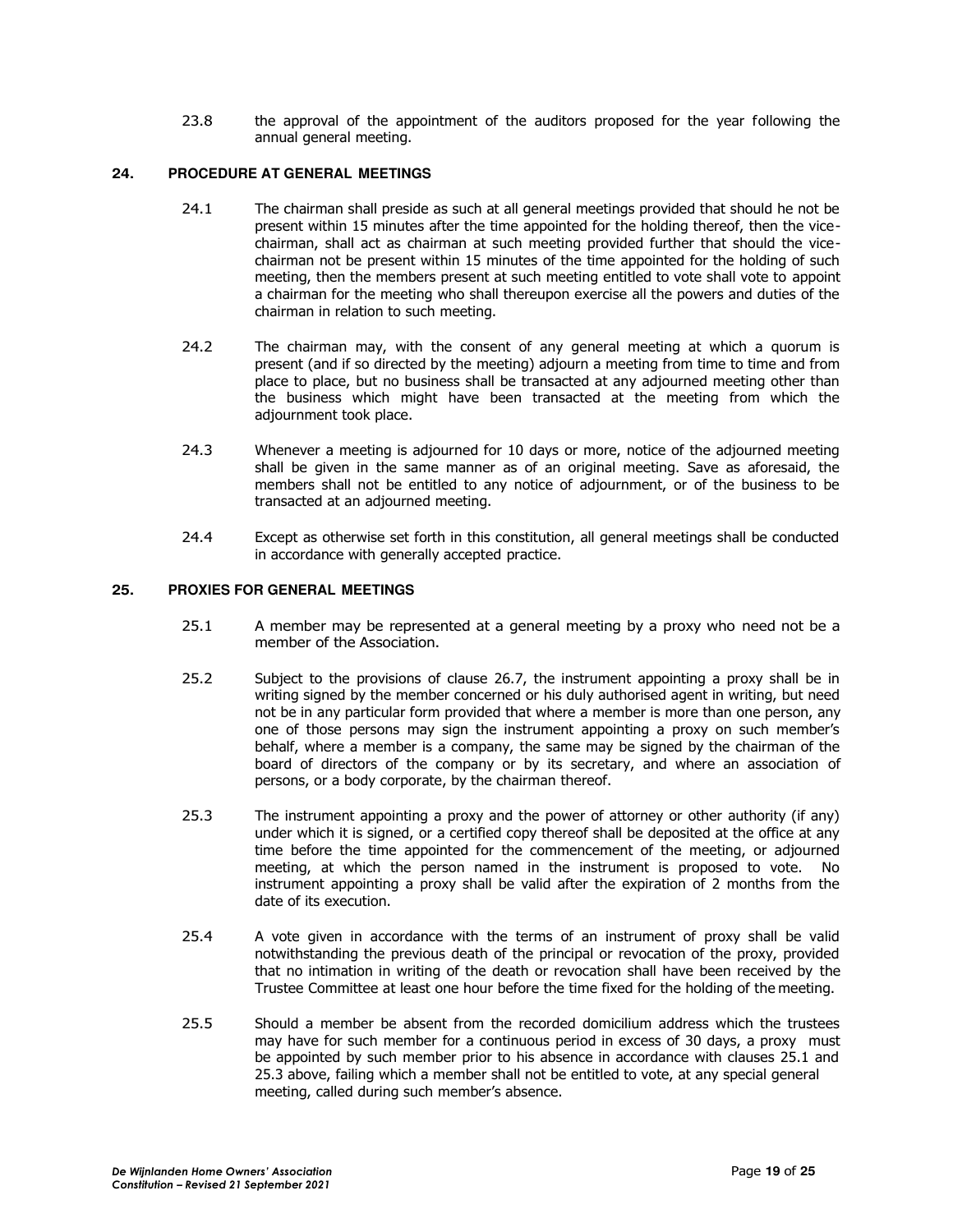## **26. VOTING AT GENERAL MEETINGS**

- 26.1 At every general meeting, each member in person or by proxy and entitled to vote shall have one (1) vote for each erf registered in his name, provided that if an erf is registered in more than one person's name then they shall jointly have one (1) vote.
- 26.2 Save as expressly provided for in this constitution, no person other than a member duly registered, and who shall have paid every levy and other amount (if any) which shall be due and payable to the Association in respect of or arising out of the membership of such member, and who is not under suspension, shall be entitled to be present or to vote on any question, either personally or by proxy, at any general meeting.
- 26.3 At any general meeting a resolution put to the vote of the meeting shall be decided on a show of hands, unless either prior to or on the declaration by the chairman of the result of the show of hands, a poll is demanded by any member entitled to vote at such meeting.
- 26.4 Every resolution and every amendment of a resolution proposed for adoption by a general meeting shall be seconded at the meeting and, if not seconded, shall be deemed not to have been proposed.
- 26.5 An ordinary resolution (that is a resolution other than a special resolution) or the amendment of an ordinary resolution, shall be carried on a simple majority of all the votes cast thereon, and an abstention shall not be counted as a vote for or against the resolution in question. In the case of an equality of votes, whether on a show of hands or on a poll, the chairman of the general meeting shall be entitled to a casting vote in addition to his deliberative vote.
- 26.6 Unless any member present in person or by proxy at a general meeting shall before closure of the meeting have objected to any declaration made by the chairman of the meeting as to the result of any voting at the meeting, whether by show of hands or by poll, or to the propriety of validity of the procedure at such meeting, such declaration by the chairman shall be deemed to be a true and correct statement of the voting, and the meeting shall in all respects be deemed to have been properly and validly constituted and conducted, and an entry in the minutes to the effect that any motion has been carried or lost, with or without a record of the number of votes recorded in favour of or against such motion, shall be conclusive evidence of the vote so recorded if such entry conforms with the declaration made by the chairman of the meeting as to the result of any voting at the meeting.
- 26.7 Notwithstanding the provisions of Clauses 25 and 26 hereof, at the election of Trustee Committee members, members who are entitled to vote, shall vote:
	- 26.7.1 If present in person; or
	- 26.7.2 By way of a properly completed ballot paper, in such form as the Trustee Committee may determine from time to time, handed to the Managing Agent or alternatively the Estate Manager alternatively the Chairman of the Association,at least 24 hours prior to the relevant General Meeting.

## **26.8 MEMBERS ACTING OTHER THAN IN A MEETING**

26.8.1 Save for the provisions of this Constitution, a Resolution that could be voted on at a General Meeting of Members may instead be –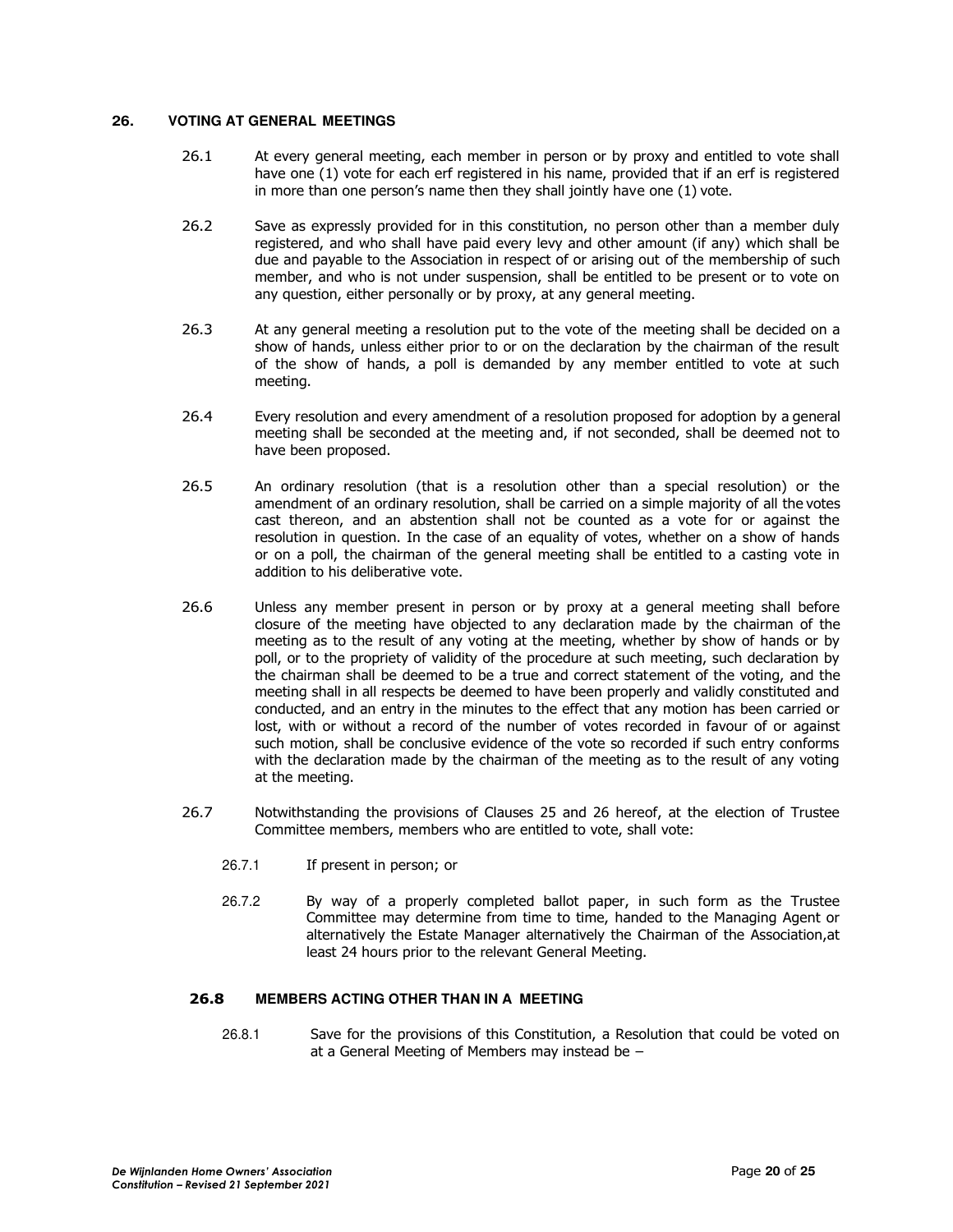- 26.8.1.1 submitted by the Trustees for consideration to the Members entitled to exercise their voting rights in relation to the Resolution; and
- 26.8.1.2 voted on in writing by such Members within a period of 10 days after the Resolution was submitted to them.
- 26.8.2 A Resolution contemplated in clause 26.8.1
	- 26.8.2.1 will be seen as conducted in writing by members if it is in the form of electronic mail, facsimile, secure polling software or post; and
		- 26.8.2.2 will have been adopted if it is supported by persons entitled to exercise sufficient voting rights for it to have been adopted as Resolution, as the case may be, at a properly constituted meeting of Members; and
	- 26.8.2.3 if adopted, will have the same effect as if it had been approved by voting at a meeting.
- 26.8.3 Within 10 (ten) days after adopting a Resolution in terms of the provisions of this clause 26.8, the Association shall deliver a statement describing the results of the vote or election to every Member who was entitled to vote on or consent to it.
- 26.8.4 Any business of the Association that is required by this Constitution to be conducted at an Annual General Meeting, may not be conducted in the manner as set out in this clause 26.8.
- 26.8.5 Amendment of this Constitution can only be conducted as provided for in clause 33 and may not be conducted in the manner as set out in this clause 26.8.

## **27. SPECIAL RESOLUTION**

- 27.1 A resolution by the Association shall be a special resolution if at a general meeting of which not less than 21 clear days' notice has been given specifying the intention to propose the resolution as a special resolution, the terms and effect of the resolution and the reasons for it and at which members holding in aggregate not less than 25% of the total votes of all the members entitled to vote thereat, are present in person or by proxy, the resolution has been passed, on a show of hands, by not less than 75% of the number of members of the Association entitled to vote on a show of hands at the meeting who are present in person or by proxy or, where a poll has been demanded, by not less than 75% of the total votes to which the members present in person or by proxy are entitled.
- 27.2 If less than 25% of the total votes of all the members entitled to attend the meeting and to vote thereat are present or represented at a meeting called for the purpose of passing a special resolution, the meeting shall stand adjourned to a date not earlier than 14 days and not later than 30 days after the date of the meeting and the provisions of clause 24.3 shall apply in respect of such adjournment.
- 27.3 At the adjourned meeting, the members who are present in person or by proxy and are entitled to vote may deal with the business for which the original meeting was convened and a resolution passed by not less than 75% of such members shall be deemed to be a special resolution even if less than 25% of the total votes are represented at such adjourned meeting.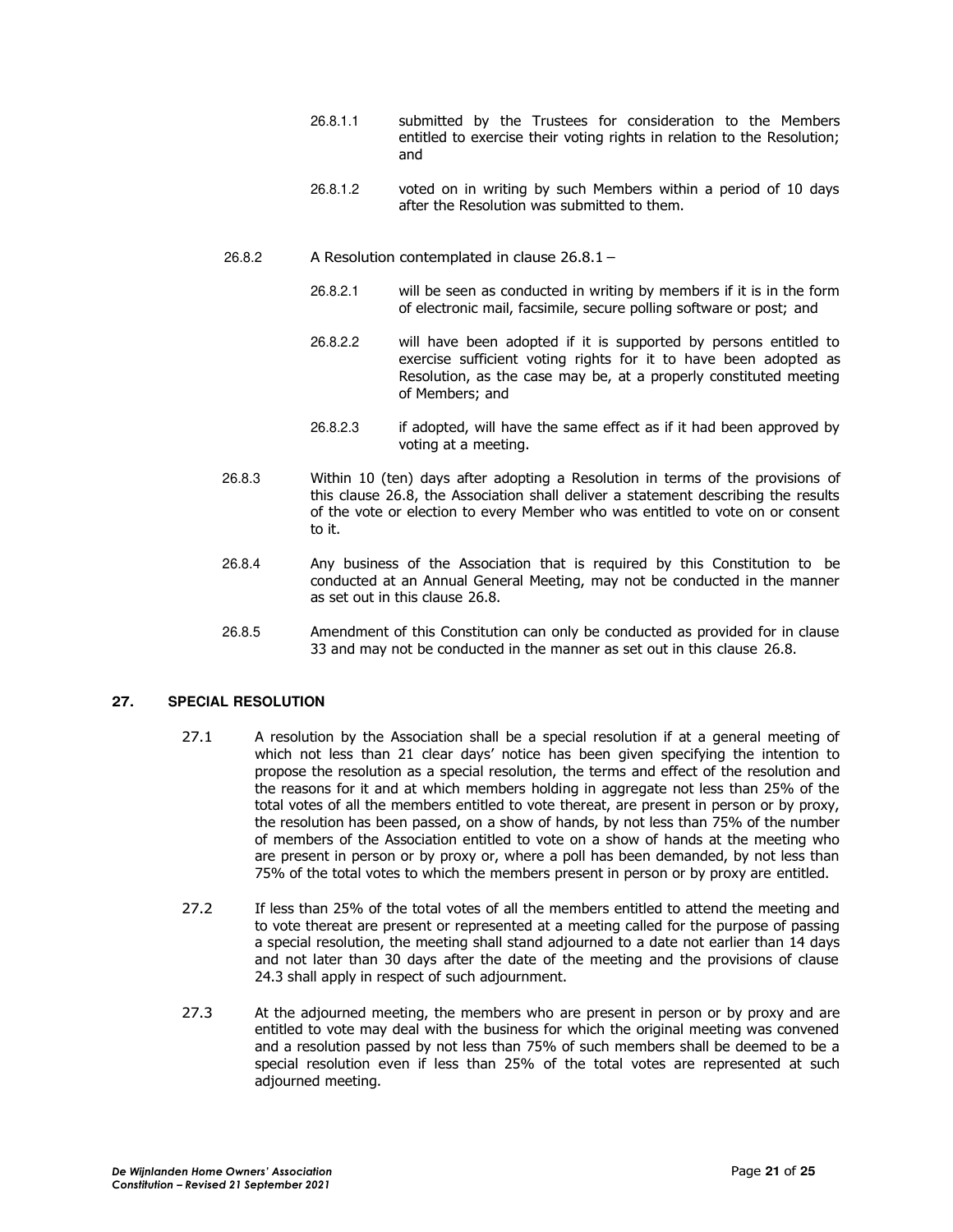## **28. OTHER PROFESSIONAL OFFICERS**

Save as specifically provided otherwise in this constitution, the Trustee Committee shall at all times have the rights to engage on behalf of the Association, the services of accountants, auditors, attorneys, advocates, architects, engineers, any other professional person or firm and/or any other employee/s whatsoever, for any reasons thought necessary by the Trustee Committee and on such terms as the Trustee Committee shall decide, subject to any of the provisions of this constitutions, provided that any expenditure incurred in respect of the above, shall not exceed 5% of the total annual levy for the year in question unless authorised by a special resolution.

## **29. ACCOUNTS OF THE ASSOCIATION**

- 29.1 The Association in general meeting or the Trustee Committee, may from time to time make reasonable conditions and regulations as to the time and manner of the inspection by the members of the accounts and books of the Association, or any of them, and subject to such conditions and regulations, the accounts and books of the Association shall be open to the inspection of members at all reasonable times during normal business hours.
- 29.2 At each annual general meeting the Trustee Committee shall lay before the Association a proper income and expenditure account for the immediately preceding financial year of the Association, or in the case of the first account, for the period since the incorporation of the Association, together with a proper balance sheet made up as at the last financial year end of the Association. Every such balance sheet shall be accompanied by proper and extensive reports of the Trustee Committee and the auditors if appointed, and there shall be attached to the notice sent to members convening each annual general meeting, as set forth in clause 21.1 above, copies of such accounts, balance sheet and reports and of any other documents required by law to accompany the same.
- 29.3 Should the trustees or the majority of the members so require, the accounts of the Association shall be examined and the correctness of the income and expenditure account and balance sheets ascertained by the auditors at least once a year.

## **30. SERVICE OF NOTICES**

- 30.1 A notice shall be in writing and shall be given or served by the Association upon any member, either personally or by post in a prepaid registered letter or by electronic mail, properly addressed to the member at the address of the erf owned by such member, or in the case of electronic mail, properly addressed to the last electronic mail address appointed in writing including by e-mail for such purposes by the member.
- 30.2 No member shall be entitled to have a notice served on such member at any address not within the Republic of South Africa, but any member may require the Association, by notice, to record an address within the Republic of South Africa which shall be deemed to be his address for the purpose of the service of notices.
- 30.3 Any notice by post shall be deemed to have been served at the time when the letter containing the same was posted, and in proving the giving of the notice by post, it shall be sufficient to prove that the letter containing the notice was properly addressed and posted. Any notice by electronic mail shall be deemed to have been served at the time when the electronic mail was forwarded, and in proving the giving of the notice by electronic mail, it shall be sufficient to prove that the electronic mail containing the notice was properly addressed and forwarded.
- 30.4 The accidental omission to give notice of a meeting to, or the non-receipt of notice of a meeting by, any person entitled to receive notice shall not invalidate the proceedings of that meeting.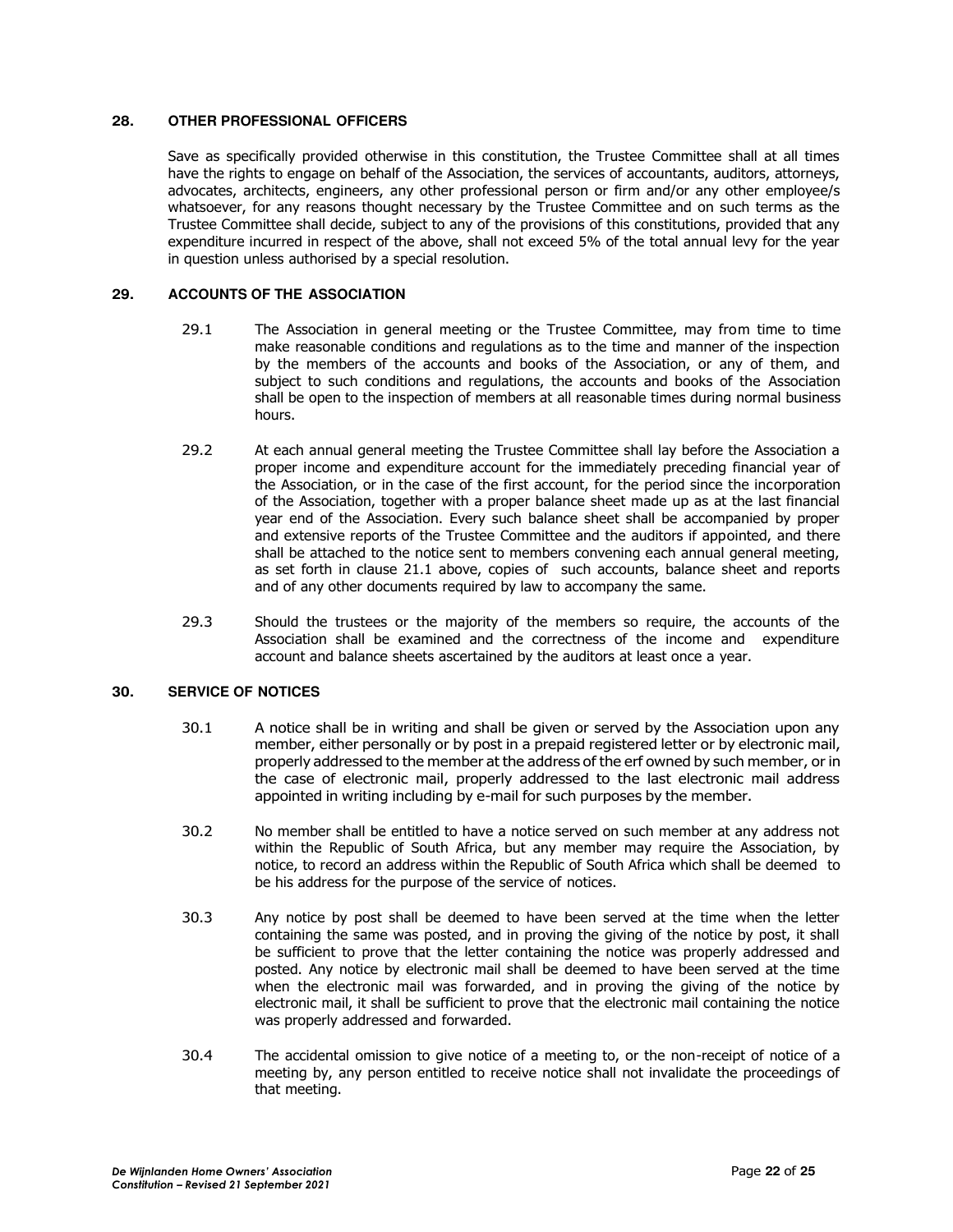## **31. INDEMNITY**

- 31.1 All trustee members shall be indemnified out of the funds of the Association against any liabilities *bona fide* incurred by them in their respective said capacities and in the case of a trustee member, in his or her capacity as chairman or vice-chairman, whether defending any proceedings, civil, criminal or otherwise, in which relief is granted to any such person/s by the court.
- 31.2 Every trustee member, every servant, agent and employee of the Association, shall be indemnified by the Association against (and it shall be the duty of the Trustee Committee out of the funds of the Association to pay) all costs, losses and expenses (including travelling expenses) which such person or persons may incur or become liable for by reason of any contract entered into, or any act or deed done, by such person or persons in the discharge of any of their respective duties, including in the case of a trustee member, his or her duties as chairman or vice-chairman. Without prejudice to the generality of the above, the Association shall specifically indemnify every such person against all losses of whatsoever nature incurred arising out of any *bona fide* act, deed or letter done or written by such person jointly or severally in connection with the discharge of his or her duties, provided that any such act, deed or letter has been done or written in good faith.
- 31.3 A trustee member shall not be liable for the acts, receipts, neglects or defaults of the auditors or of any of the other trustee members, whether in their capacities as trustee members or as chairman or vice-chairman, or for any loss or expense sustained or incurred by the Association through the insufficiency or deficiency of title to any property acquired by the Trustee Committee for or on behalf of the Association, or for the insufficiency or deficiency of any security in or upon which any of the monies of the Association shall be invested, or for any loss or damage arising from the insolvency or tortuous act of any person with whom any monies, securities or effects shall be deposited, or for any loss or damage occasioned by any error of judgment or oversight on his or her part, or for any other loss, damage or misfortune whatever which shall happen in the execution of any of the duties of his or her office/s or in relation thereto, unless the same shall happen through lack of *bona fides* or breach of duty or breach of trust.

## **32. ARBITRATION**

- 32.1 Any dispute, question or difference arising at any time between member or between members and trustees out of or in regard to:
	- 32.1.1 any matters arising out of this constitution; or
	- 32.1.2 the rights and duties of any of the parties mentioned in this constitution; or
	- 32.1.3 the interpretation of this constitution;

shall be submitted to and decided by arbitration on notice given by any party to the other parties who are interested in the matter in question.

- 32.2 Arbitration shall be held in Cape Town informally and otherwise upon the provisions of the Arbitration Act No 42 of 1965 (as amended or replaced from time to time) it being intended that if possible it shall be held and concluded within 21 business days after it has been demanded.
- 32.3 Save as otherwise specifically provided herein, the Arbitrator shall be, if the question in dispute is:
	- 32.3.1 primarily an accounting matter an independent accountant;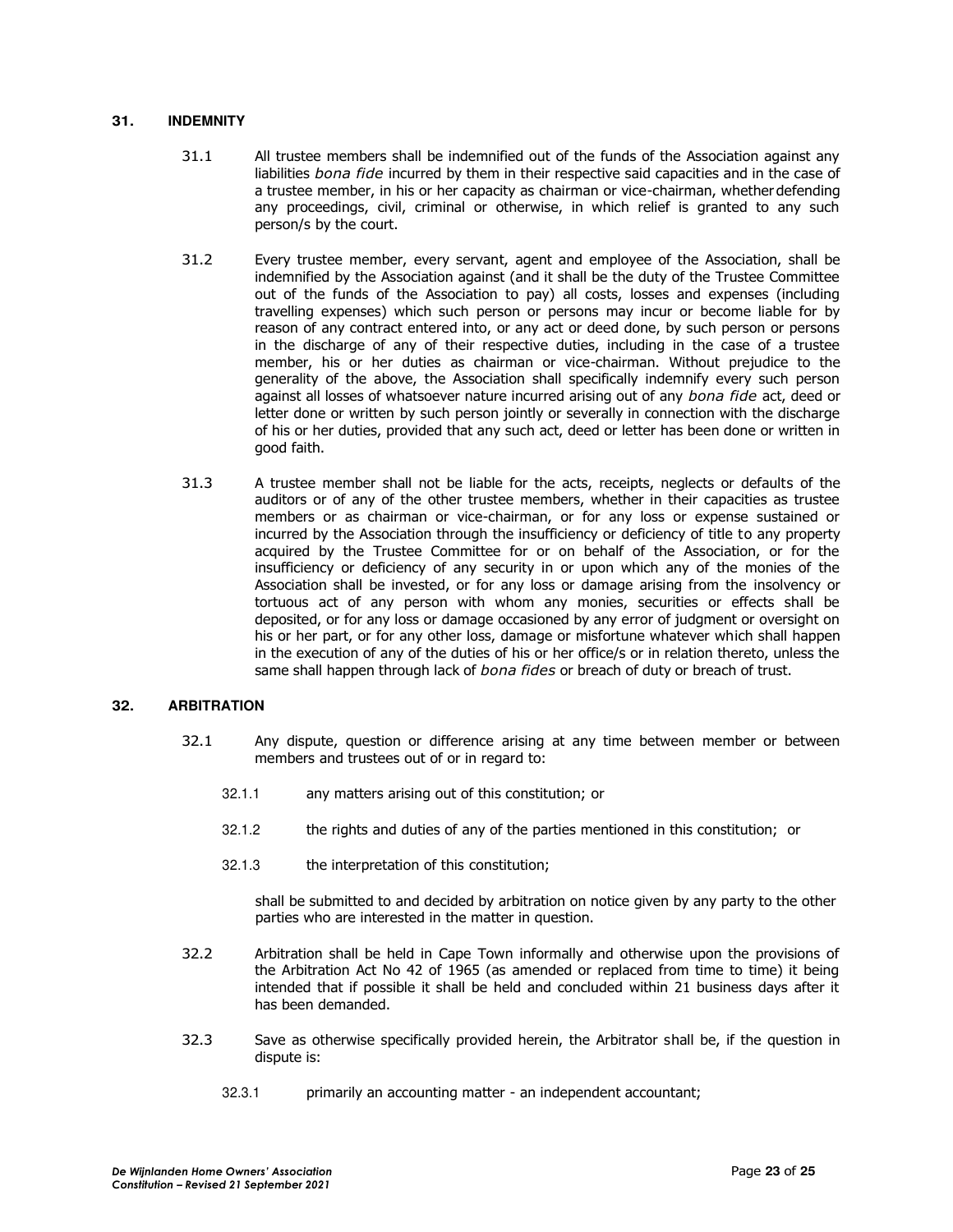- 32.3.2 primarily a legal matter a practising counsel or attorney of not less than 10 years standing;
- 32.3.3 any other matter an independent and suitably qualified person appointed by the auditors;

as may be agreed upon between the parties to the dispute and, failing agreement, the arbitrator shall be appointed in terms of clause 32.4 below.

- 32.4 If agreement cannot be reached on whether the question in dispute falls under clauses 32.3.1, 32.3.2 or 32.3.3 or upon a particular arbitrator in terms of clause 32.3.3, within 3 business days after the arbitration has been demanded, then:
	- 32.4.1 the President for the time being of the Law Society of the Cape of Good Hope or its successor/s shall determine whether the question in dispute falls under clauses 32.3.1, 32.3.2 or 32.3.3 above; or
	- 32.4.2 the President for the time being of the Law Society of the Cape of Good Hope shall nominate the arbitrator in terms of clause 32.3.1 within 7 business days after the parties have failed to agree so that the arbitration can be held and concluded as soon as possible within the 21 business days referred to in clause 32.2 above.
- 32.5 The arbitrator shall make his award within 7 days after completion of the arbitration and shall in giving his award, have regard to the principles laid down in terms of this constitution. The arbitrator may determine that the cost of the arbitration may be paid either by one or other of the disputing parties or by the Association as he in his sole discretion may deem fit.
- 32.6 The decision of the arbitrator shall be final and binding and may be made an order of the Cape Provincial Division of the High Court of South Africa or its successor/s upon the application of any party to the arbitration.
- 32.7 Notwithstanding anything to the contrary contained in clauses 32.1 to 32.7 inclusive, the trustees shall be entitled to institute legal proceedings on behalf of the Association by way of application, action or otherwise in any Court having jurisdiction for the purposes of restraining or interdicting breaches of any of these provisions.

## **33. AMENDMENTS TO CONSTITUTION**

- 33.1 This constitution, or any part thereof, shall not be repealed or amended, save by a special resolution adopted at an Annual General Meeting or a General Meeting of the members, subject to clause 33.2 below.
- 33.2 Notwithstanding the provisions of clause 33.1 above, any amendment concerning a matter in section 62(1)(a) of the Cape Town Municipal Planning By-Law 2015 becomes effective only when certified by the City.
- 33.3 This constitution and any amendment thereof must be lodged with the City and the latest copy duly lodged with the City, and which the City has certified in terms of section 62(2) or 62(4) of the City of Cape Town Municipal Planning By-Law 2015, is presumed to contain the operative provisions of the constitution.
- 33.4 The City is exempt from liability for any damage which may be caused by its certification of this constitution or any amendment thereof or by the loss of the constitution lodged with the City.